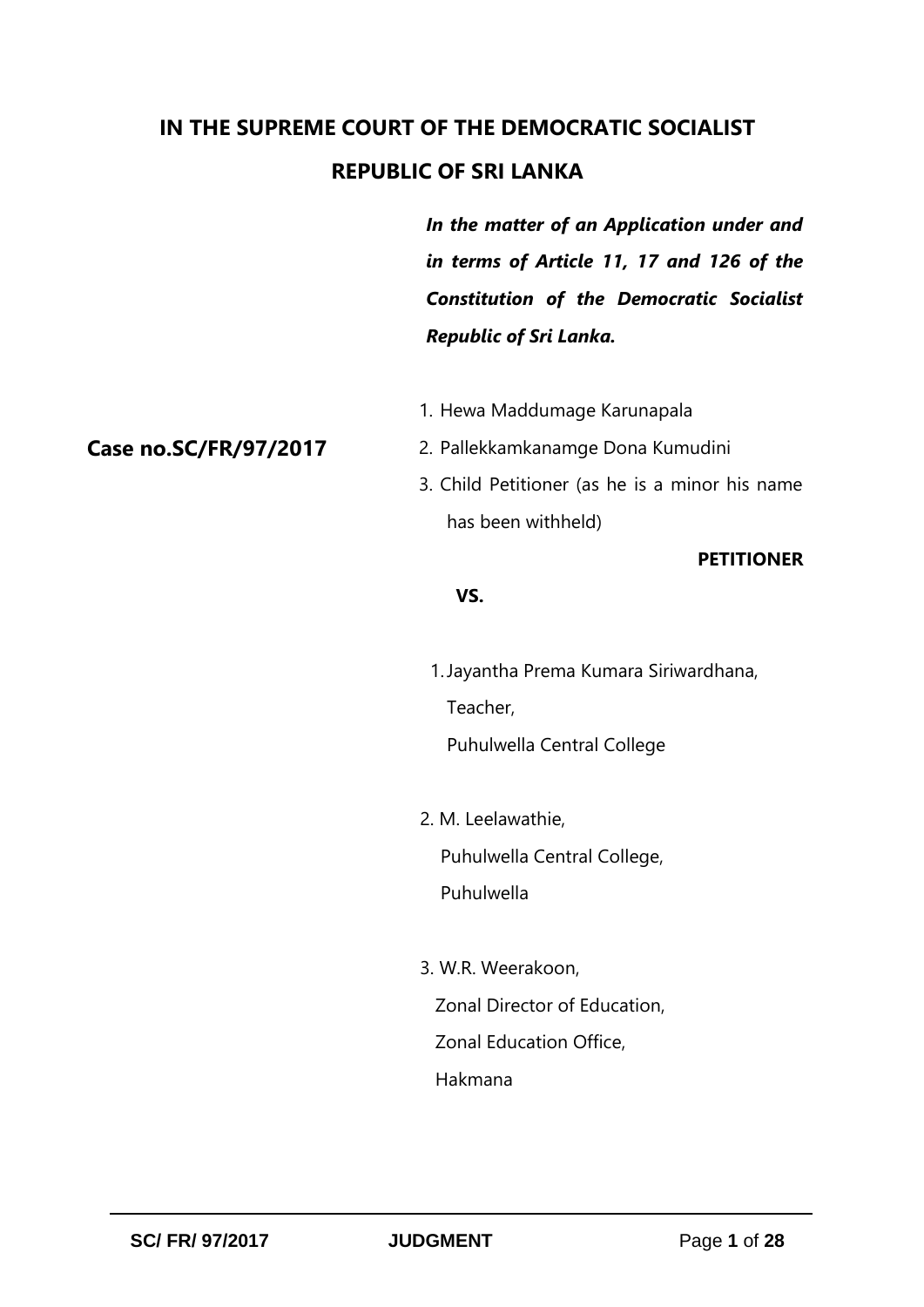4. Sunil Hettiarachchi, Secretary, Ministry of Education, Isurupaya, Pelawatta, Battaramulla

4A. Prof Kapila Perera, Secretary, Ministry of Education, Isurupaya, Pelawatta, Battaramulla

5. Hon. Akila Viraj Kariyawasam, MP, Ministry of Education, Isurupaya, Pelawatta, Battaramulla.

5A. Prof.G.L.Pieris, Hon. Minister of Education, Isurupaya, Pelawatta, Battaramulla.

6. Hon. The Attorney General, Attorney General's Department, Colombo 12.

#### **RESPONDENTS**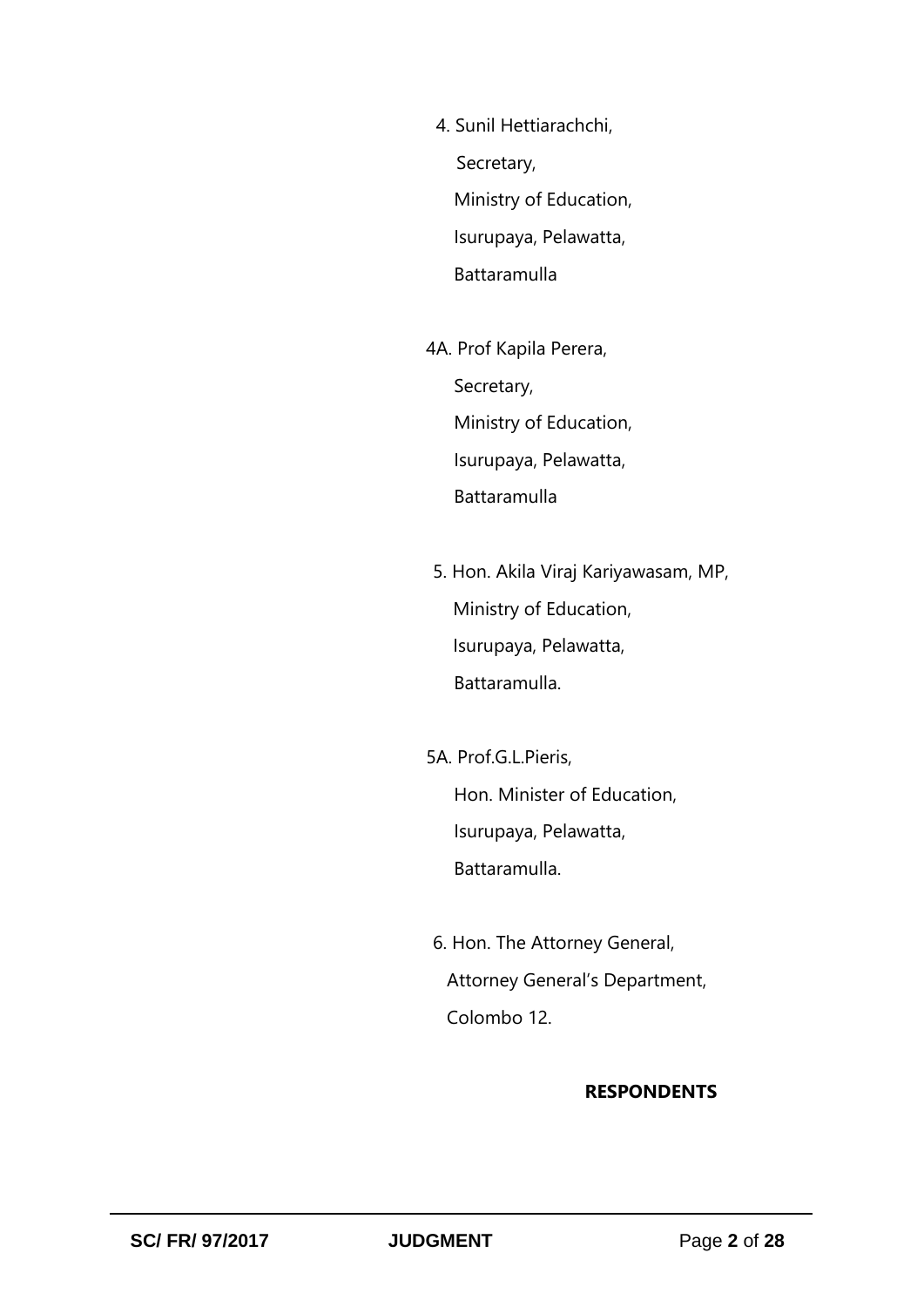- **BEFORE : SISIRA J. DE ABREW, J. MURDU N. B. FERNANDO, PC, J. AND S. THURAIRAJA, PC, J.**
- **COUNSEL :** Thishya Weragoda with Sanjaya Marambe, Sewwandi Marambe, Meinusha Gamage and Sashya Karunokalage for the Petitioners.

Harishke Samaranayake instructed by Namal Premardana for 1<sup>st</sup> and 2<sup>nd</sup> Respondents. Ms. Swasha Fernando, SC for 6<sup>th</sup> Respondent.

- ARGUED ON : 17<sup>th</sup> September 2020.
- **WRITTEN SUBMISSIONS** : 6th Respondent on 10<sup>th</sup> September 2020. Petitioners on 10<sup>th</sup> September 2020.
- **DECIDED ON** : 12<sup>th</sup> February 2021.

# **S. THURAIRAJA, PC, J.**

The 3<sup>rd</sup> Petitioner (a minor of 15 years of age at the time of Petition, whose name is withheld, hereinafter referred to as "Child Petitioner"), was a student at Puhulwella Central College. The  $1<sup>st</sup>$  and  $2<sup>nd</sup>$  Petitioners are respectively the father and mother of the Child Petitioner.

The 1st Respondent, Jayantha Prema Kumara Siriwardhana (hereinafter referred to as the 1<sup>st</sup> Respondent), is the Art Teacher, Teacher in Charge of Discipline and Sectional head of Puhulwella College while the 2<sup>nd</sup> Respondent, M. Leelawathie,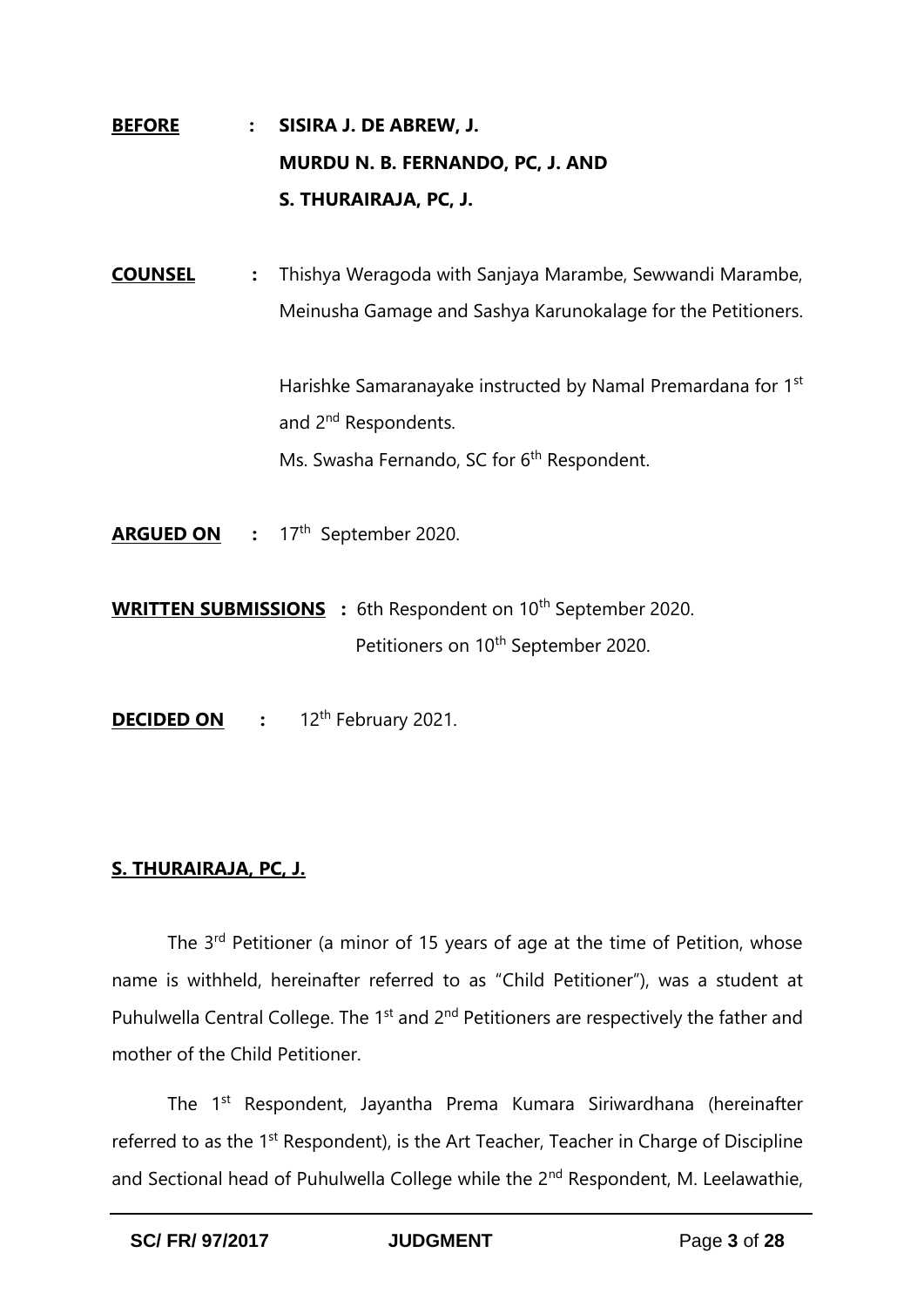is the Principal of the same school. The  $3<sup>rd</sup>$  Respondent,  $4<sup>th</sup>$  Respondent,  $5<sup>th</sup>$ Respondent are authorities under whose overall guidance and supervision Puhulwella Central College as a public school operated at the time of the incident while the 4A Respondent and 5A Respondent are current office-bearers of the specified positions.

The Petitioners instituted an action at the Supreme Court under Article 126 of the Constitution, through Petition dated 7<sup>th</sup> March 2017 against the 1<sup>st</sup>-6<sup>th</sup> Respondents stating that the Fundamental Rights of the Child Petitioner as guaranteed by Article 11 of the Constitution have been infringed by the Respondents.

# **The facts**

The facts are such that on the 13<sup>th</sup> February 2017, the 3<sup>rd</sup> Petitioner attended school as usual. During the  $1<sup>st</sup>$  and  $2<sup>nd</sup>$  periods of the day allocated for Agriculture, the Petitioner was made part of one of three groups in the class and was directed to plough a designated area of the school grounds at the plant nursery in order to plant vegetables.

The Petitioner, during the execution of this exercise had felt fatigued and had sat on a half wall near the plant nursery for a short amount of time prior to resuming this activity. One of the classmates of the Child Petitioner had kept the Petitioner company during this time. Thereafter the Child Petitioner had resumed the designated task following this short break.

The Child Petitioner further states that while he was washing his hands and tools, two students had approached him and told him that the 1<sup>st</sup> Respondent asked him to come to his office. The 1<sup>st</sup> Respondent also admits to this and adds that on seeing the Child Petitioner seated on the culvert during the previous period, had summoned him and reminded him that the Principal had previously warned them not to sit on that specific culvert as it was dangerous and questioned him as to why he had done so even after the warning.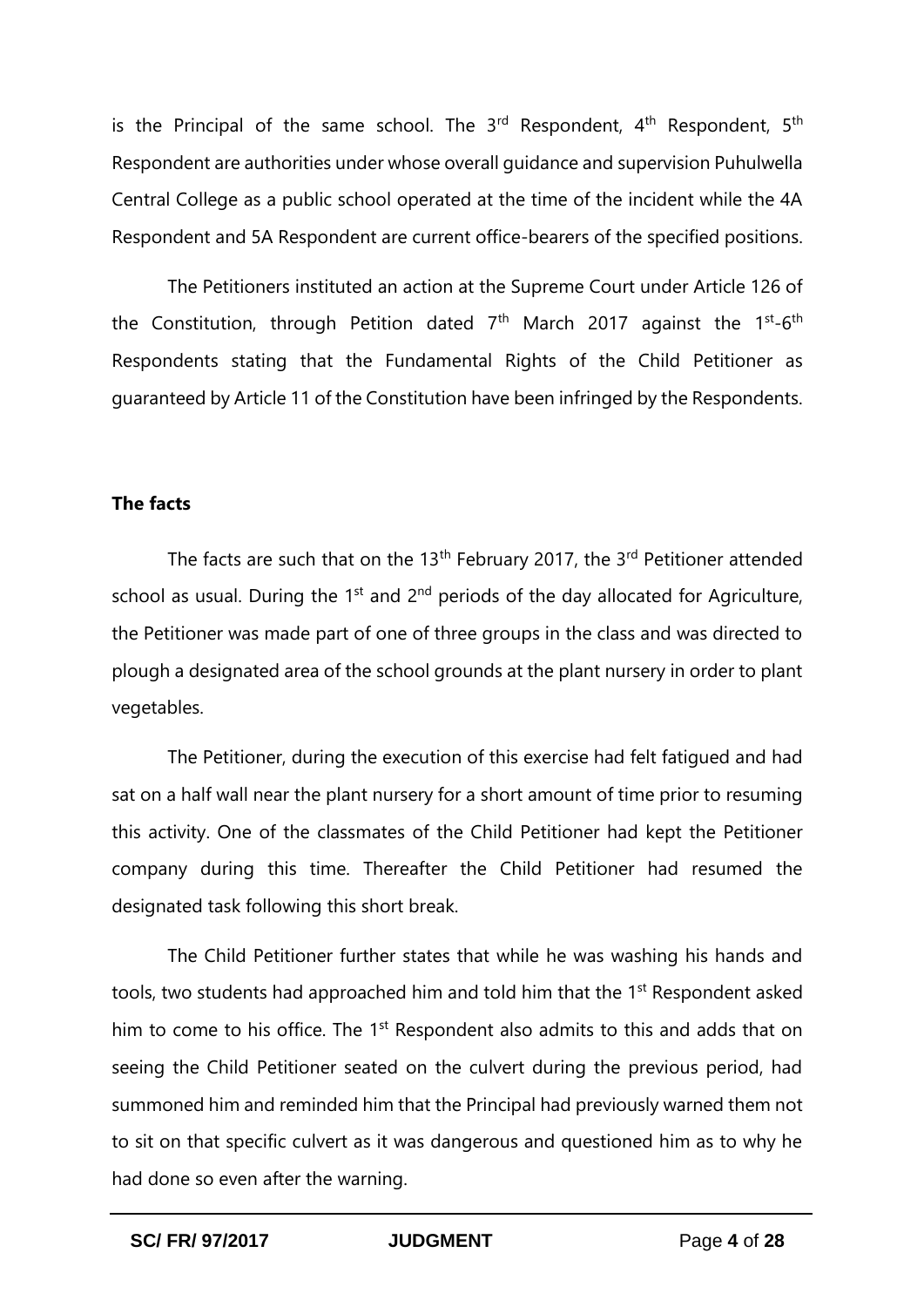It is observed from the material submitted to this court that the Child Petitioner states that the 1<sup>st</sup> Respondent then questioned the Child Petitioner asking:

*"*ක ොකෙද උඹ අර වොඩි කවලො හිටිකේ *?"*

*("Where was it that you were sitting?")*

And slapped the Child Petitioner across the face. The Petitioner states that the blow landed on his face, upon his left ear. The Petitioner had felt excruciating pain, severe discomfort, and been startled and disoriented. However, after the incident, the Child Petitioner had been chased out of the classroom by the 1<sup>st</sup> Respondent.

The Child Petitioner had then been in his class and remained in excruciating pain. When the 1<sup>st</sup> Respondent was informed of the Child Petitioner's situation, the 1<sup>st</sup> Respondent came to the Child Petitioner and said:

*"*ඕ ගණන් ගන්න එපො*"*

## *("Don't take it so seriously/ Ignore it")*

Thereafter, the Class teacher had been informed that the Child Petitioner wants to speak to her. The Child Petitioner states that when he had told her that the Art teacher had hit him and stated that his ear was hurting and that he wants to go home, the Teacher has responded saying:

*"*ඕ ඇරිල යයි*.* කගදර ගිහින් එ කද රලො අම්මලොට කියන්න එපො*."*

*("It will pass. Now don't go home and exaggerate it and tell your parents")*

The Child Petitioner had returned to his classroom where the 1<sup>st</sup> Respondent had later returned with another teacher who spoke to the Child Petitioner and said:

*"* කනන් කේ ආකවොත් කියන්න*"*

*("Tell me if it bleeds")*

And further offered to get the Child Petitioner tea from the canteen.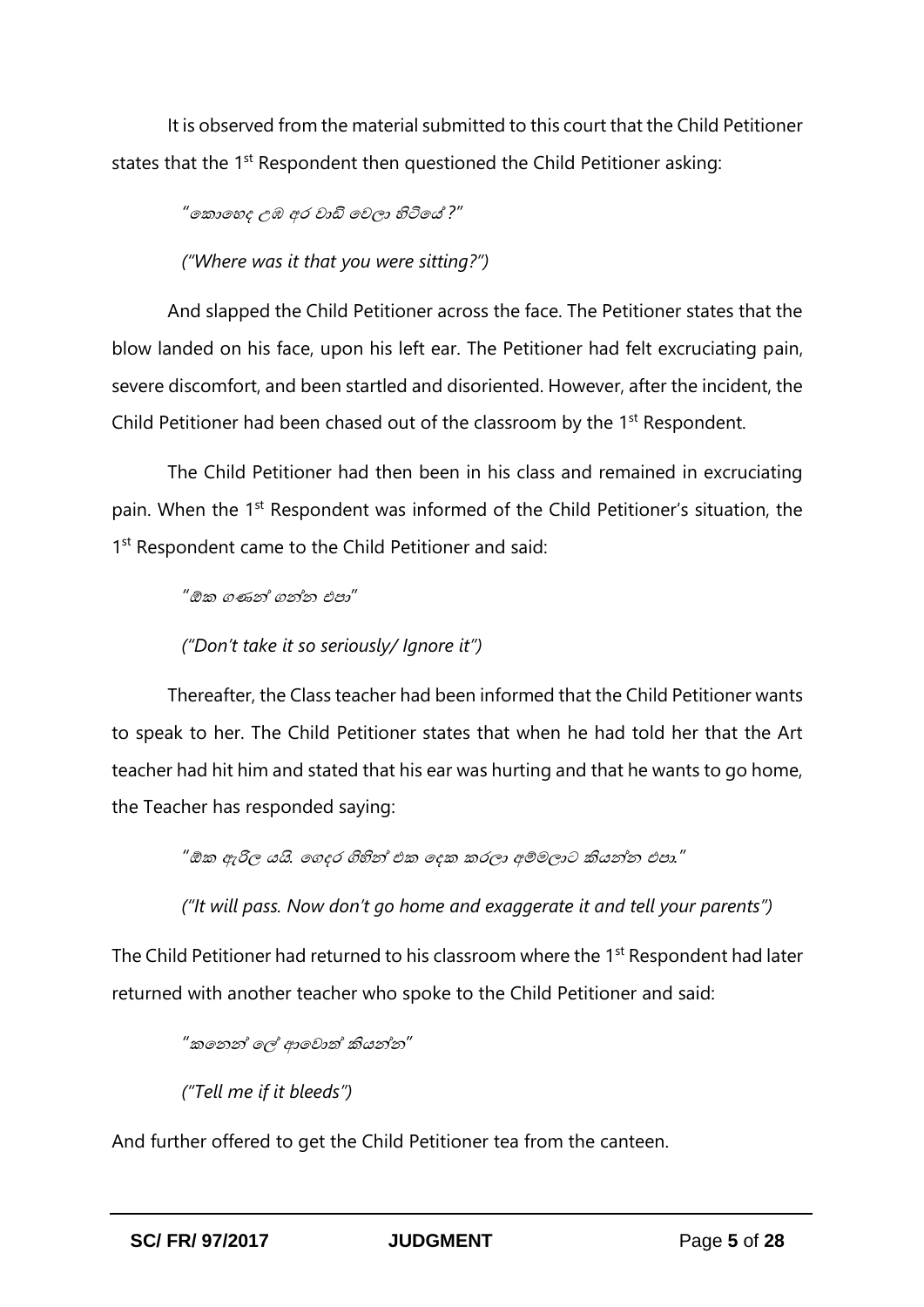It must be noted that no staff member offered any form of medical assistance to the Child Petitioner. As no such assistance was forthcoming and he was not allowed to go home, the Child Petitioner had bought himself 2 Panadol pills as painkillers from the school canteen.

It must further be noted that no staff member proceeded to inform the school Principal of this incident prior to the Principal being informed later in the day by a family member of the Child Petitioner before he was admitted to the hospital.

After the Child Petitioner returned home from school at the end of the school day, he told his grandmother that the Art teacher had slapped him and that his ear was aching. Thereafter the Child Petitioner was taken to the Kirinda-Puhulwella Rural Hospital and his ear had been examined. The Doctor has commented that there is eardrum damage and recommended that the 3<sup>rd</sup> petitioner be admitted to the Matara General Hospital. In the Medical note issued by the Kirinda-Puhulwella Rural Hospital to the Director of Health, Matara General Hospital, annexed as 'P2', it is stated as follows:

> *"This 15 Year old school boy c/o- L hearing in L/ear following an assault to ear by a teacher.*

*Penetration in ear drum. Please admit for ENT opinion"*

The Child Petitioner was thereafter taken to the Matara General Hospital and admitted. It should be noted that even though the child was suffering from ear pain he was not officially transferred/transported to the General Hospital. The Child Petitioner was taken to Matara General Hospital by the 2<sup>nd</sup> Petitioner. At the time of arrival of the 2<sup>nd</sup> and 3<sup>rd</sup> Petitioners at the Matara General Hospital, the 2<sup>nd</sup> Respondent and two other teachers of the school were at the hospital awaiting the arrival of the Child Petitioner. The Child Petitioner was thereafter transferred to Karapitiya Teaching Hospital on  $14<sup>th</sup>$  February 2017 for further investigation and returned to Matara General Hospital on the same day. The Petitioner also states that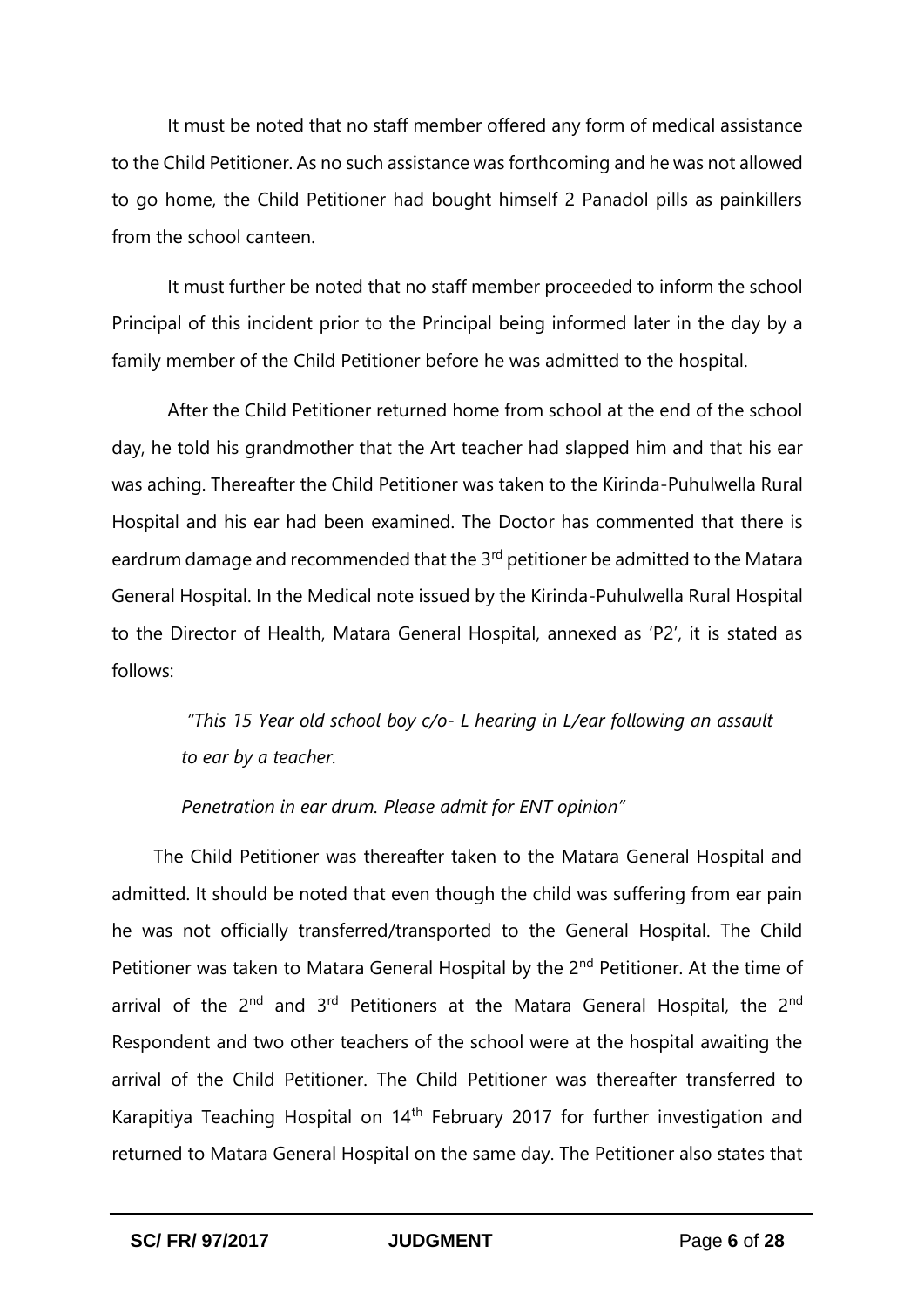a statement was recorded by the Police while the Child Petitioner was at the Matara General Hospital and the Petitioner was thereafter discharged.

The investigative notes are available at 'P3'. As per the note, it appears that it is an internal administrative document maintained by the hospital and not issued to the patient. According to the details available it states as follows:

## *"Assaulted by teacher to left ear"*

A diagram drawn illustrates that there is a small perforation, Send to THK (presumed Teaching Hospital Karapitiya), And it is a rubber stamp of consultant ENT surgeon of Matara hospital placed on the document. It is observed that P3 document is an internal document as it states, "not to be taken away". Further, there is no proper medical report available.

However, as there had been no conclusive treatment, the Child Petitioner continued to be in excruciating pain after returning home. In these circumstances, being unsatisfied with the treatment at the previous hospitals, the 2<sup>nd</sup> petitioner after discussing with the 1<sup>st</sup> Petitioner decided to admit the Child Petitioner to the Colombo National Hospital on the 15th of February 2017 for treatment and further investigation. The Child Petitioner was kept overnight for observations and investigations and discharged the following day.

The medical investigations as evidenced by the true copy annexed as 'P4' written by the Doctors of the Colombo National Hospital, demonstrate that the finding was one of a perforated ear drum and that the Child Petitioner was suffering from "*conductive hearing loss"* on the left ear in hearing low frequencies. The Petitioners believe this to have been caused by the assault on the Child Petitioner by the  $1<sup>st</sup>$  Respondent as the Child Petitioner did not have any history of hearing loss prior to this incident.

The Child Petitioner was admitted on 15<sup>th</sup> February 2017 and discharged on 16<sup>th</sup> February 2017. It appears he was examined by Consultant ENT surgeon at the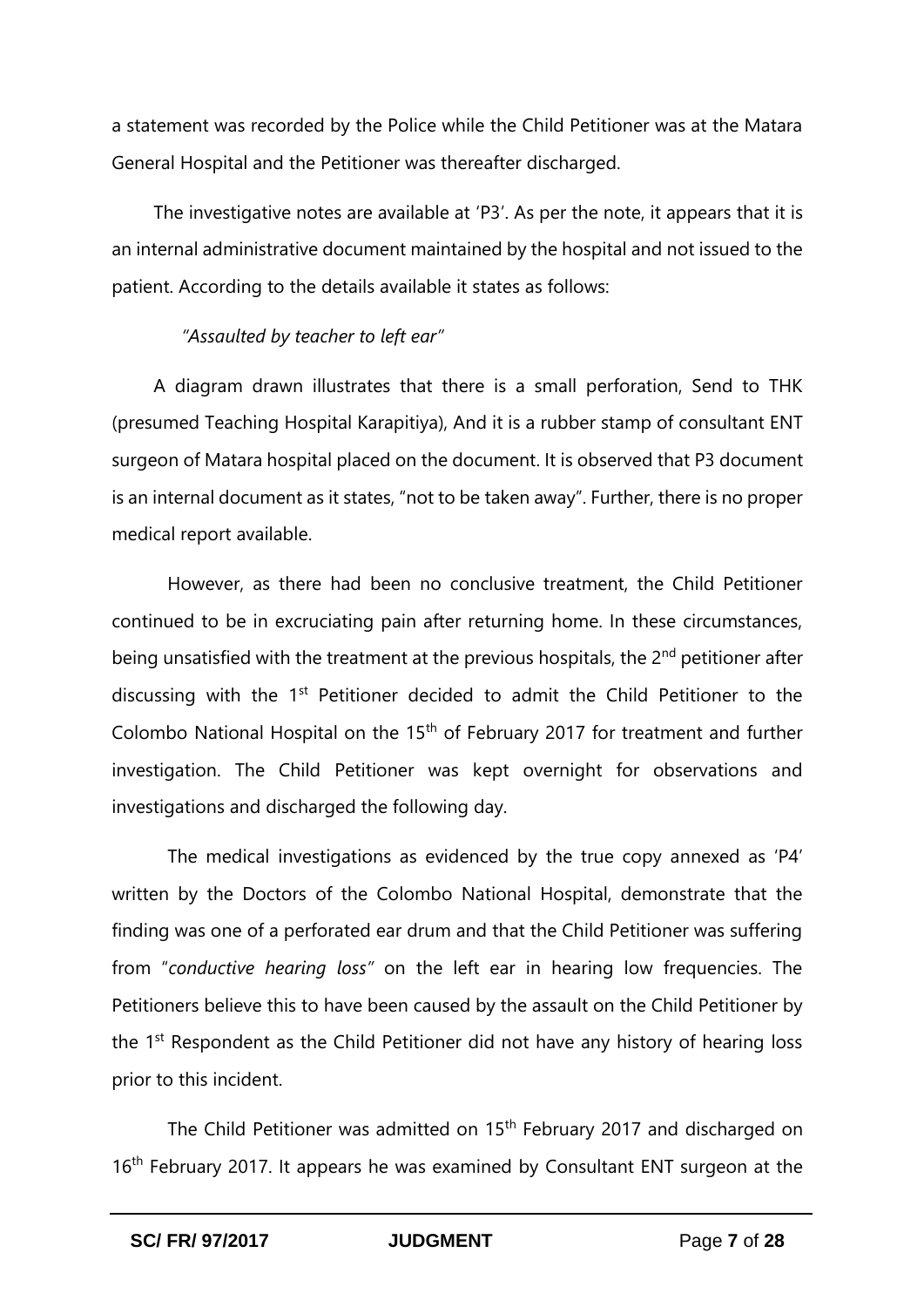National Hospital. Further, he was referred to the Department of Audiology and a proper examination was done on the Child Petitioner. The report from the Audiology Department makes the comment that there is normal hearing in the right ear, but that there is Mild Conductive hearing loss only at low frequencies in the left ear. Additionally, a plan of action was given, inclusive of Psychological counselling.

The above documents were submitted together with the FR application dated 30th Aug 2018.

I must note that there is no medical report from the Kirinda-Puhulwella Rural Hospital, Karapitiya Teaching Hospital or the Matara General Hospital, and that unfortunately, the State, even though they had the power and authority to get the reports form the relevant government hospitals, have not endeavored to do so. They have merely made their observations and not made any attempt to assist the court in this regard.

According to the Petitioners when the matter was taken up with the school authorities, they had not taken any interest in this matter.

When leave was granted the Attorney General refused to appear for the 1<sup>st</sup> and  $2^{nd}$  Respondents. The Attorney at law for the  $3^{rd}$ ,  $4^{th}$ ,  $5^{th}$  and  $6^{th}$  Respondents, tendered his appointment as the Attorney-at-law for the aforementioned parties while submitting the affidavit of the 3<sup>rd</sup> respondent, The Zonal Director of Education of the Zonal Education Office at Hakmana and further submits the report regarding the preliminary inquiry held under the supervision of the Zonal Director of Education annexed as '3R1'. Paragraph 5 of this report finds that the 1<sup>st</sup> Respondent has hit the Child Petitioner despite doing so without malicious intent or with intent to cause injury. It further finds that by such act, the 1<sup>st</sup> Respondent has violated circular no. 14/2016 issued on 29<sup>th</sup> April 2016 issued by the Secretary of the Ministry of Education. Paragraph 6 establishes that for the stated violation, the  $1<sup>st</sup>$  Respondent is to be removed from the Disciplinary Board of the school in addition to being advised to never repeat such conduct as assaulting a student in the future.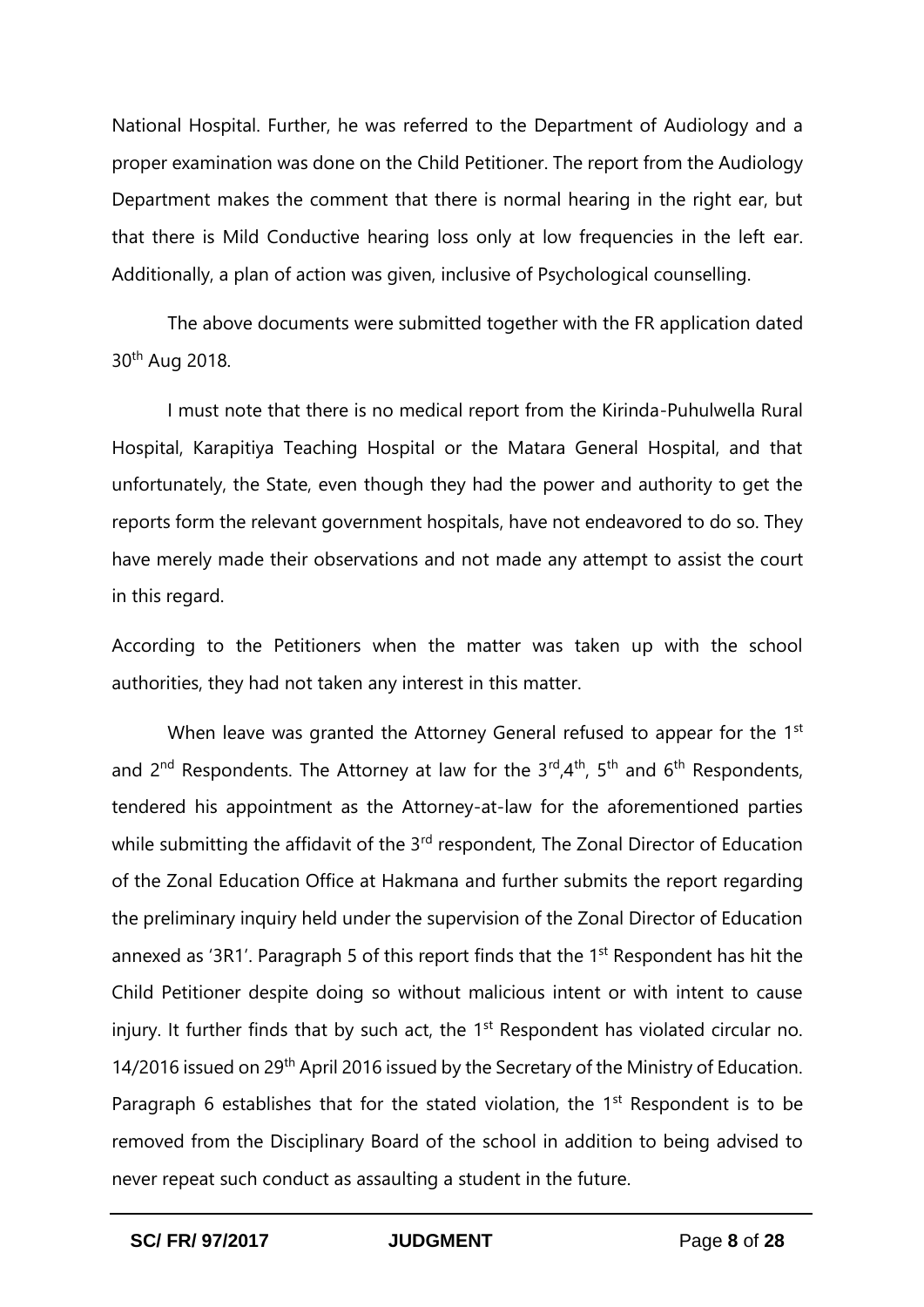In regards to the document '3R1', I wish to make two observations. Firstly, I must clarify that the report indicates a factual error in the circular referred to therein. In the final page of the report, it is stated as mentioned above, that the  $1<sup>st</sup>$  Respondent has violated circular no 14/2016 issued on 29<sup>th</sup> April 2016 issued by the Secretary of the Ministry of Education. However, for the clarity of reference it must be noted that the circular issued on 29<sup>th</sup> April 2016 by the Secretary of the Ministry of Education bears the Circular number 12/2016 and not 14/2016, and it is the current circular in operation in relation to matters of discipline of school children.

Secondly, I cannot overlook the contradictions in the statements by the 1<sup>st</sup> Respondent in the examination of '3R1' and the affidavit of the 1<sup>st</sup> Respondent. I must note that the report does not include the complete statements of the concerned parties, mentioned in the report as annexures 1 through 8, as the annexures have not been reproduced before this court. However, in the summary of the statements by the  $1<sup>st</sup>$  Respondent as produced on Page 2 and 3 of the report, it is stated that the  $1<sup>st</sup>$ Respondent affirms that he had sent 2 students to fetch the Child Petitioner and upon the arrival of the Child Petitioner to his classroom, he proceeded to remind the Child Petitioner that the School Principal had previously advised on the dangerousness of sitting on the specific culvert wall, while hitting the upper portion of the body of the Child Petitioner. He has further stated that the Child Petitioner ducked at the exact time and that the slap had hit the Child Petitioner in the face, but that he is confident that the slap did not land on the Child Petitioner's ear. Additionally, as per the summary of statements by the Head of the disciplinary board of Puhulwella Central college, Mr. P. S. K. H Abhewikrama, he was made aware of the situation during school hours upon being told that the 1<sup>st</sup> Respondent had brought in a student and hit him. Thereafter, he had spoken to the Child Petitioner and deemed that the injury was not serious enough to refer the matter to the school Principal. The above statements make it evident that there has been assault by the 1<sup>st</sup> Respondent on the Child Petitioner.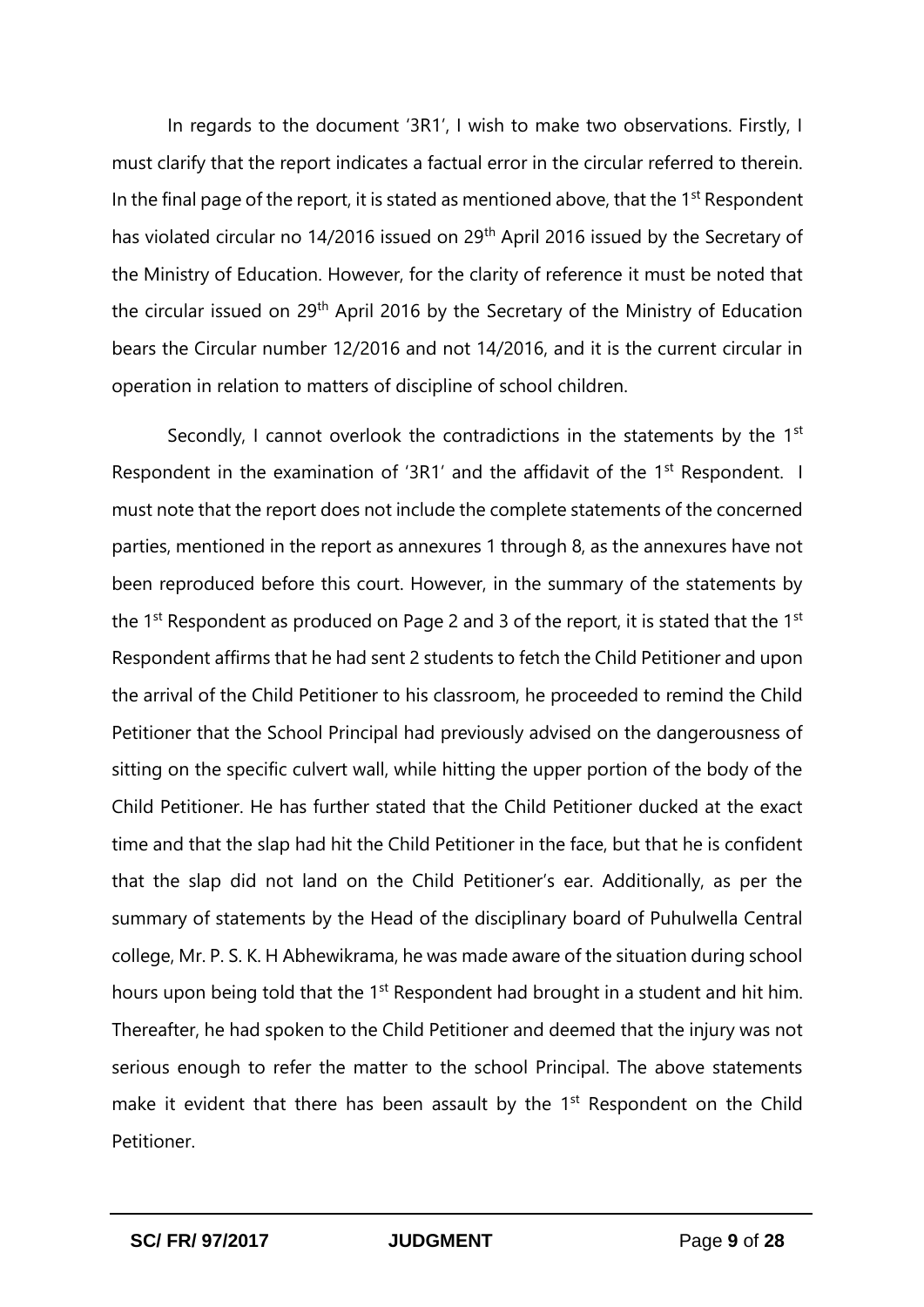However, I find that the 1<sup>st</sup> Respondent contradicts his statements in the affidavit dated  $9<sup>th</sup>$  January 2018. The 1<sup>st</sup> Respondent states that when he confronted the Child Petitioner in that he did something very risky, the Child Petitioner admitted it. The 1<sup>st</sup> Respondent provides a narrative whereby he then seems to have quite calmly explained that there were other places where the Child Petitioner can sit down if he felt tired and not on top of the derelict wall and that he further explained that only a disorderly or "rowdy" person would behave in such a manner. He paints a picture in that after having warned the Child Petitioner, he simply tapped the Child Petitioner's shoulder and demanded that he rectify this behavior in the future. Thereafter, the 1<sup>st</sup> Respondent in his affidavit vehemently denies the fact that he assaulted the Child Petitioner and that for this reason, the statements of the Petitioner's actions are *mala fide* and contrary to law. However, the official report annexed as '3R1' in paragraph 4.1 expressly finds that the  $1<sup>st</sup>$  Respondent has assaulted the Child Petitioner as per his own statements in that he attempted to slap the Child Petitioner, albeit him stating that it was directed at the upper body and that the Child Petitioner seems to have been at fault for ducking in the last moment. Thus, I am of the view that this benevolent stance introduced in the Respondent's affidavit is in no way supported by the evidence and statements before this court.

Finally, in matter to be noted in the  $1<sup>st</sup>$  Respondents Affidavit, he states that the Child Petitioner failed to promptly inform the school Principal and the medical center about his alleged complaints and that the Child Petitioner has only done so several hours following his return home.

I am of the view that the statements in his affidavit are not supported at any point in any other document, but rather that all evidence before this court contradicts this stance taken by the 1<sup>st</sup> Respondent in his affidavit. As the official report annexed as '3R1' in paragraph 4.1 expressly finds that the  $1<sup>st</sup>$  Respondent has assaulted the Child Petitioner as per his statements, I am inclined to believe and maintain this stance proceeding forward. Additionally, I observe that it is the duty of the 1<sup>st</sup> Respondent,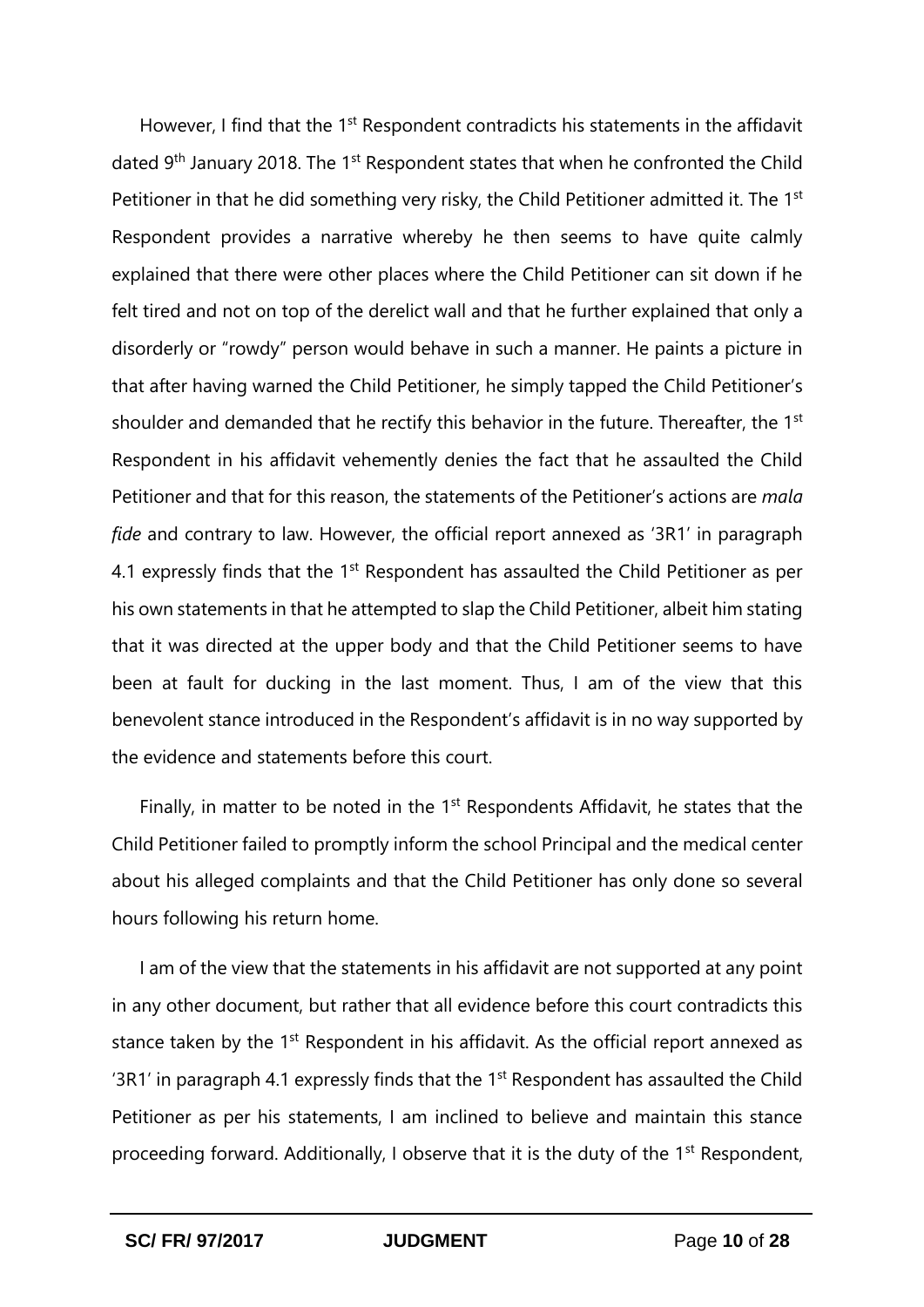Class teacher and any other teacher of the school aware of this situation during school hours, to direct the Child Petitioner to the school Principal and/or the medical center. However, they have acted negligently by downplaying this incident and providing no assistance whatsoever to the Child Petitioner, even after being made aware of the situation.

Based on the above facts, The Petitioner deems the admonishment by the Zonal Director of Education as stated in the document marked '3R1' at Paragraph 6, to be insufficient in relation to the damage caused and submits that assaulting the Child Petitioner by slapping him across the face, causing injuries to the left eardrum of the Child Petitioner, failing and/or neglecting to provide medical attention to the Child Petitioner constitute to violation of the rights of the Child Petitioner protected by Article 11 of the Constitution in that the acts amount to torture, cruel, inhuman degrading treatment or punishment. As such, the Petitioners request for relief under Article 17 of the Constitution, as the alleged violation has occurred by an administrative act by a school teacher in his capacity. For the above reasons, the Petitioners pray for this Court to declare that the Child Petitioner's fundamental Rights have been infringed and grant such relief as the Court may deem just and equitable taking into account the facts and circumstances of the case.

#### **Corporal Punishment**

In addressing the instant case, I firstly wish to address the origin of Child protection laws of Sri Lanka.

The protection of children has been of common global interest since the early twentieth century as there were no standards for protection of children in the industrialised countries. It was common practice for them to work alongside adults in unsanitary and unsafe conditions. Growing recognition of the injustice of their situation, propelled by greater understanding of the developmental needs of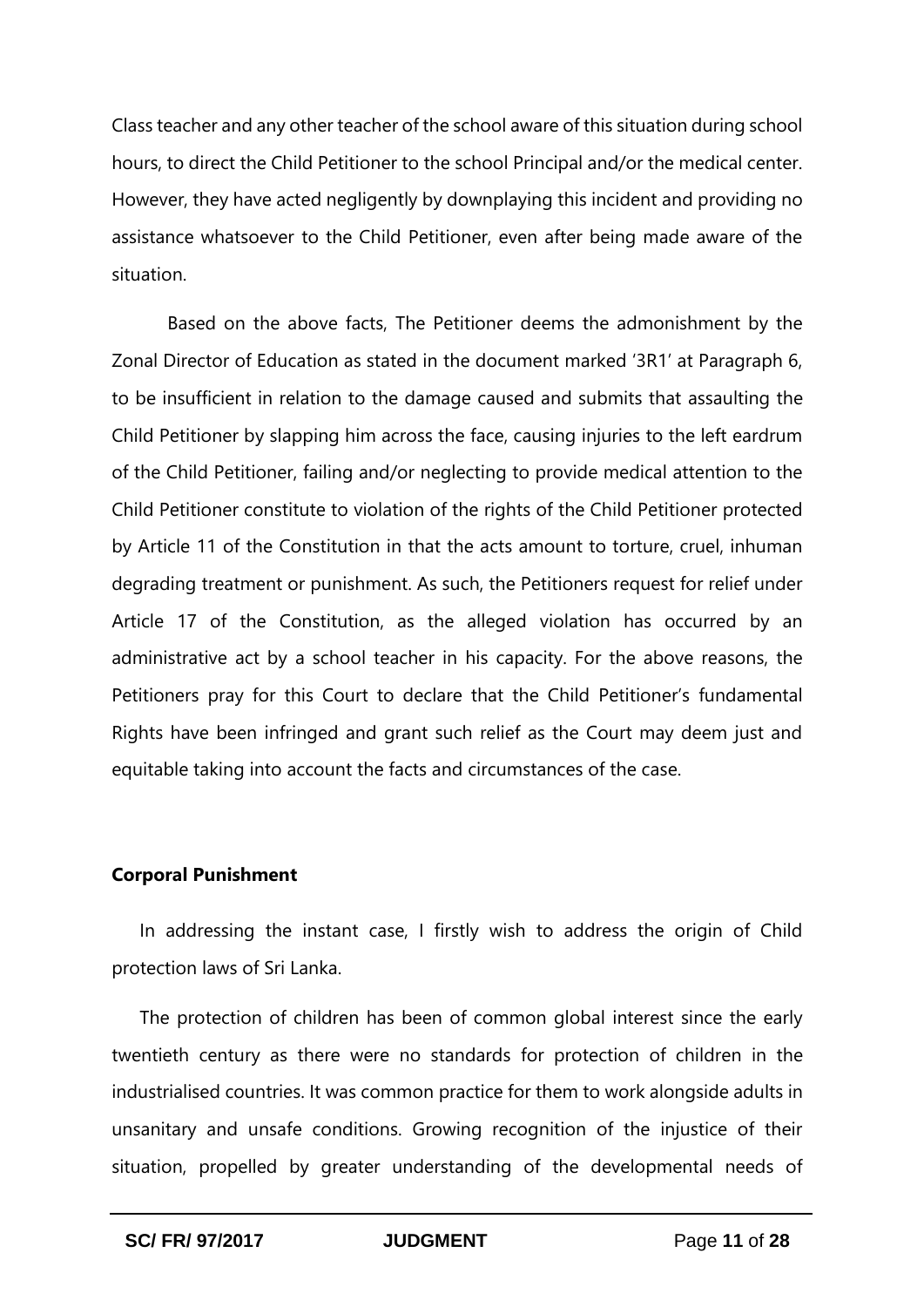children, led to a movement to better protect them. The Human Rights Commission of the United Nations identified the need of a convention for the welfare and protection of children. Thus, the **United Nations Convention on the Rights of the Child (UNCRC)** was prepared jointly by the United Nations Organisation and nongovernmental organisations under the patronage and guidance of the Human Rights Commission and was adopted on November 20th, 1989 at the 44th session of the General Assembly of the United Nations. It is considered the most rapidly and widely ratified human rights treaty in history. Sri Lanka signed the Convention on the Rights of the Child on 26th January 1990 and ratified it on 12th July 1991. As a follow-up to the UNCRC, the government of Sri Lanka formulated the Children's Charter in 1992. Thereafter, Sri Lanka has proceeded to sign and ratify multiple convention as well as implement and amend national laws in order to further the cause of protecting the rights of Children, in line with the commitments Sri Lanka has undertaken as signatory to the UNCRC.

Article 28 on the Child's Right to Education states as follows in subsection 2:

*"States Parties shall take all appropriate measures to ensure that school discipline is administered in a manner consistent with the child's human dignity and in conformity with the present Convention."*

Article 28 thus recognises the need for children to face disciplinary actions in schools where necessary but allow for no exception to deviate from the standard imposed by the convention in avoiding any form of physical or mental violence towards children. This is supported by Article 19 of the UNCRC which states as follows:

*"States Parties shall take all appropriate legislative, administrative, social and educational measures to protect the child from all forms of physical or mental violence, injury or abuse, neglect or negligent treatment, maltreatment or exploitation, including sexual abuse, while in the care of parent(s), legal guardian(s) or any other person who has the care of the child."*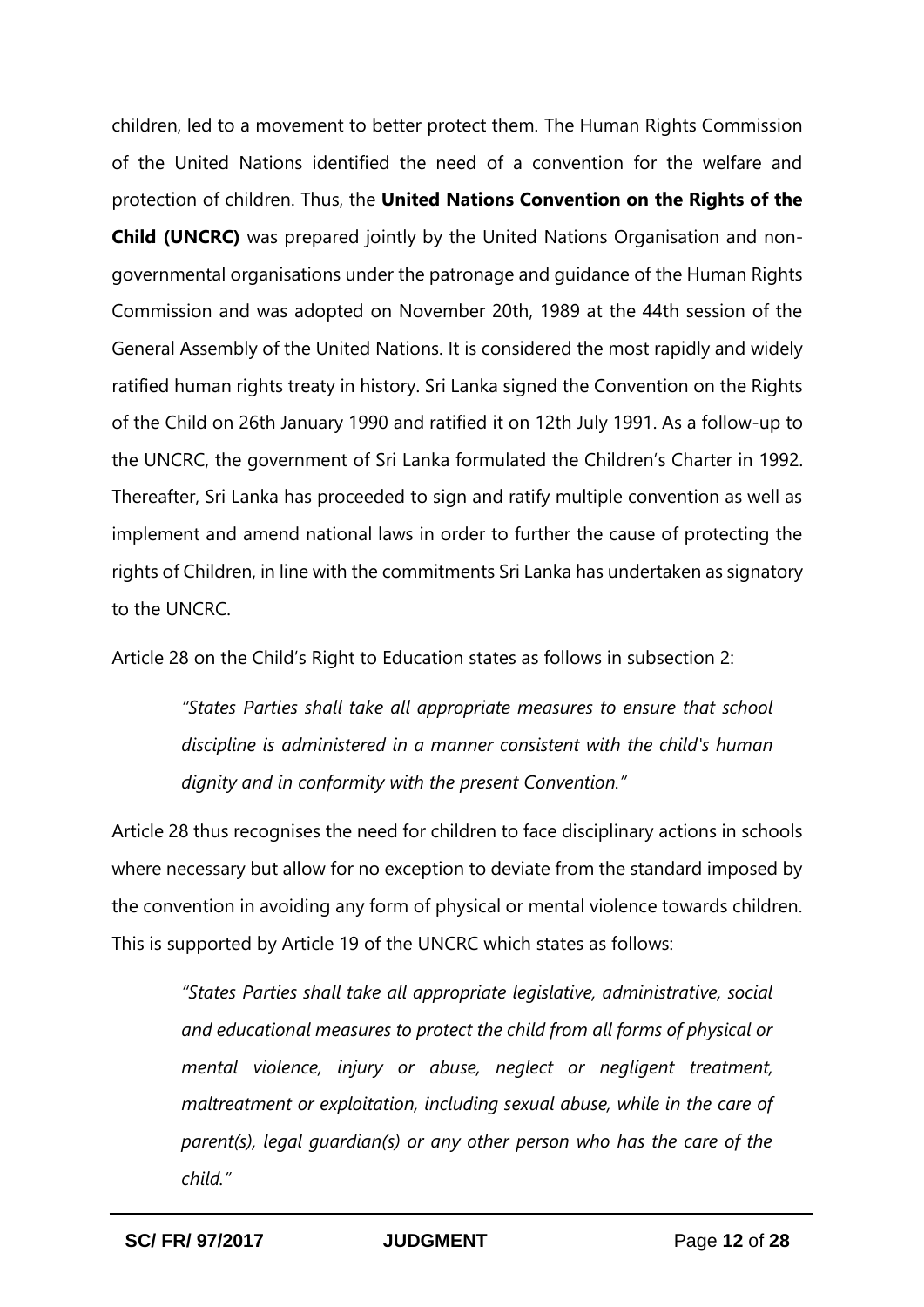It is not a point of contention that the UNCRC stands strictly against Corporal Punishment. By the early 21st century, more than 100 countries had banned the Corporal Punishment of children in school. In 2006, **the Committee on the Rights of the Child issued in its 42nd Session, "General Comment No.8 (2006)"**, focused on the right of the child to protection from Corporal Punishment and other cruel or degrading forms of punishment. This Commentary largely focused on Article 19, 28(2) and 37 of the UNCRC. **Paragraph 11** of **Comment no. 8** describes Corporal Punishment as follows:

*"any punishment in which physical force is used and intended to cause some degree of pain or discomfort, however light. Most involves hitting ("smacking", "slapping", "spanking") children, with the hand or with an implement - a whip, stick, belt, shoe, wooden spoon, etc. But it can also involve, for example, kicking, shaking or throwing children, scratching, pinching, biting, pulling hair or boxing ears, forcing children to stay in uncomfortable positions, burning, scalding or forced ingestion (for example, washing children's mouths out with soap or forcing them to swallow hot spices). In the view of the Committee, Corporal Punishment is invariably degrading. In addition, there are other non-physical forms of punishment that are also cruel and degrading and thus incompatible with the Convention. These include, for example, punishment which belittles, humiliates, denigrates, scapegoats, threatens, scares or ridicules the child."*

Based on the above it is clear that the UNCRC cannot be interpreted as supportive of Corporal Punishment of any form. However, it must be recognised that rejection of Corporal Punishment is not a rejection of the concept of discipline. It must be understood that the healthy development of a child depends on parents and adults providing the necessary guidance, in line with the child's evolving capacities in order to assist their growth towards responsible life in society. An individual's understanding of discipline, respect for rules, a healthy attitude towards a non-violent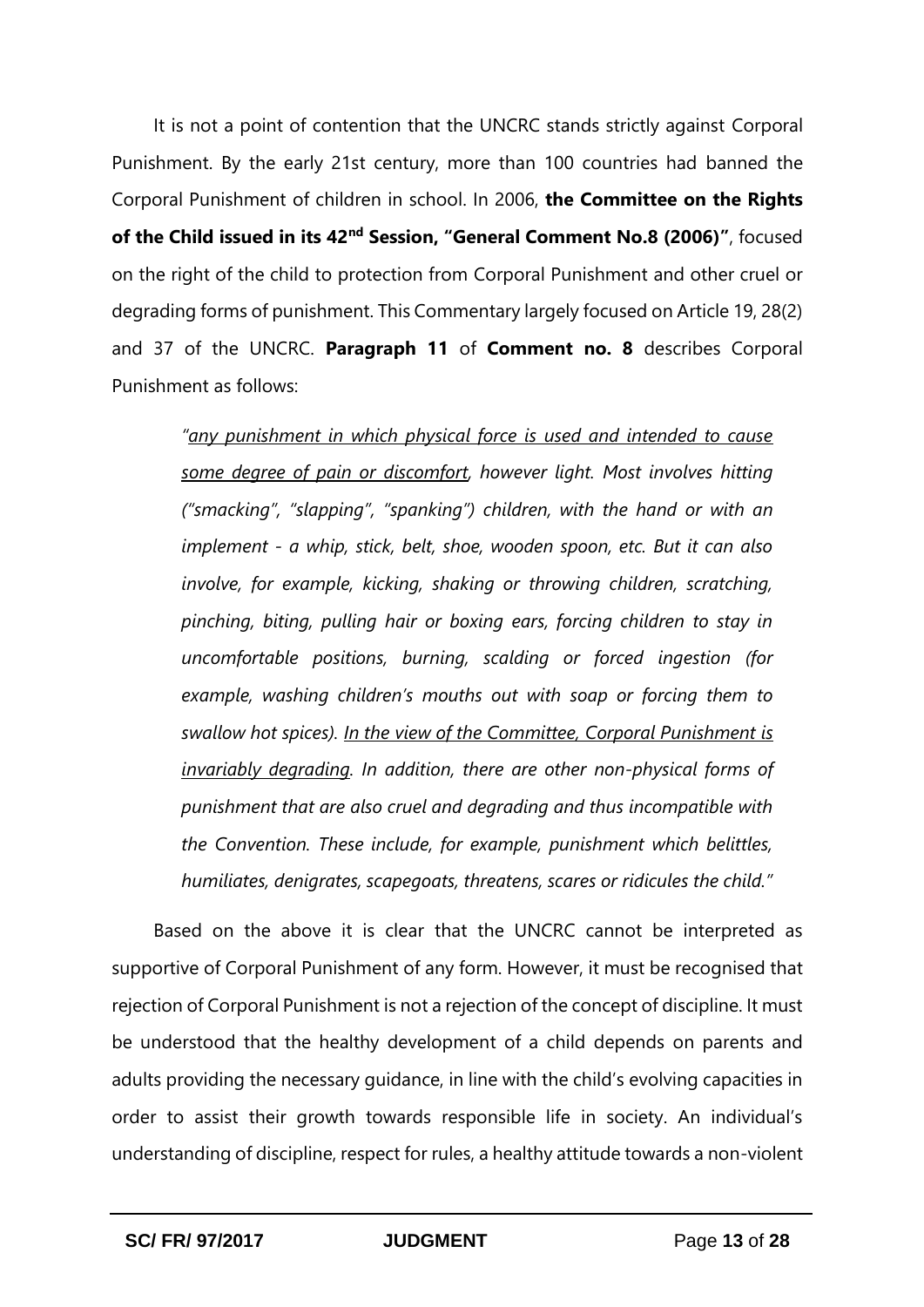society are integral attributes that must be instilled from a young age. However, in civilized society, these goals are to be accomplished using alternative forms of discipline which do not inflict physical or mental harm.

Sri Lanka as a signatory to the UNCRC has understood the need to curb the widespread use and acceptance of Corporal Punishment. This evolution in mindset can be viewed through the development of laws through the enactment of amendments to existing laws, circulars exhibiting the attitude of the Ministry of Education as well as the changing attitude expressed in Judgements, in regards to Corporal Punishment.

The Penal Code in discussing Criminal force has stated in Section 341 that any person who intentionally uses force on any person without the consent of the other person, *"in order to the committing of any offence, or intending illegally by the use of such force to cause, or knowing it to be likely that by the use of such force he will illegally case injury, fear, or annoyance to the person to whom the force is used, is said to use "criminal force" to that other."* In regards to Corporal Punishment, I must bring to light Illustration (i) which illustrates as follows:

*"A, a schoolmaster, in the reasonable exercise of his discretion as master, flogs B, one of his scholars. A does not use criminal force to B, because, although A intends to cause fear and annoyance to B, he does not use force illegally".*

While the above provision and illustration have not yet been repealed, the current approach considers the above to be archaic. Upon ratification of the UNCRC the need to make relevant changes to the Penal Code was understood and led to the **Penal Code (Amendment) Act, No.22 of 1995.** The Amendment inserted a Section operative as Section 308A of the principle enactment as follows:

*(1) Whoever, having the custody, charge or care of any person under eighteen years of age, willfully assaults, ill-treats, neglects, or abandons such person*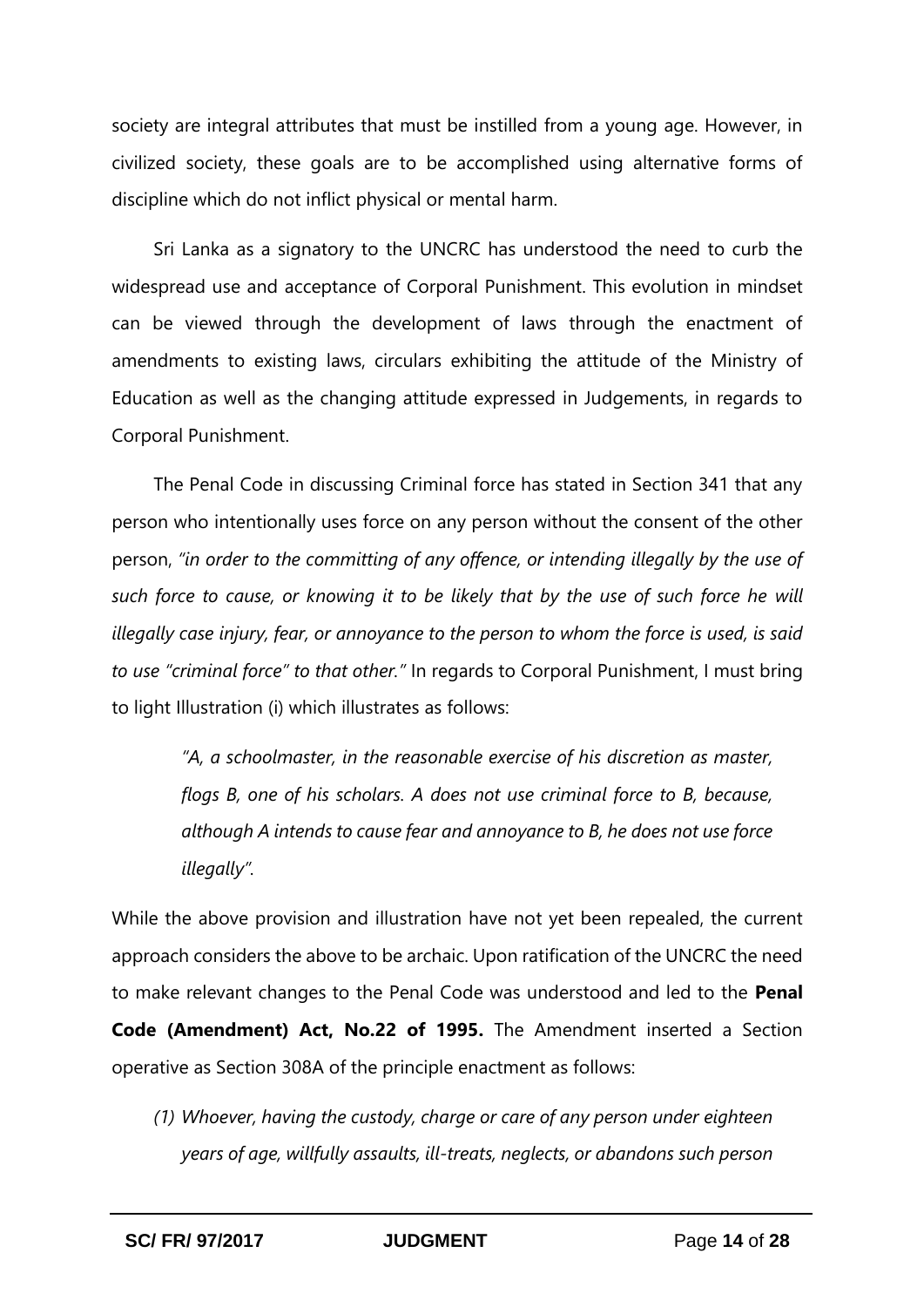*or causes or procures such person to be assaulted, ill-treated, neglected, or abandoned in a manner likely to cause him suffering or injury to health (including injury to, or loss of sight of hearing, or limo or organ of the body or any mental derangement), commits the offence of cruelty to children.*

*(2) Whoever commits the offence of cruelty to children shall on conviction be punished with imprisonment of either description for a term not less than two years and not exceeding ten years and may also be punished with fine and be ordered to pay compensation of an amount determined by court to the person in respect of whom the offence was committed for the injuries caused to such person.".*

Further, the **Penal Code (Amendment) Act, no.16 of 2006** added the following Explanation for the above Section:

*"Explanation: "injuries" includes psychological or mental trauma.".*

Thus, the above demonstrated the evolving approach taken by legislators in the 20<sup>th</sup> and 21<sup>st</sup> century, progressively accepting the illegality of Corporal Punishment in 1995 and thereafter the recognition of mental trauma associated with violence in 2006. This criminalisation of Corporal Punishment is drastically different from the approach taken by the principle enaction in 1883.

The Ministry of Education has not been blind to the practice of Corporal Punishment. As the institution in charge of the education of all young minds in this country, particularly those within the public school system, the Ministry of Education has issued multiple circulars in relation to Corporal Punishment. The Circular, as mentioned in the document marked '3R1', which is **Circular number 12/2016** issued on 29.04.2016, which was to be enforced with effect from 02.05.2016 superseding the provisions of the **Circular No.17/2005** on securing discipline within the school, is the current circular in regards to Corporal Punishment within schools. This follows much of the same material available in the previous circular with the addition of provisions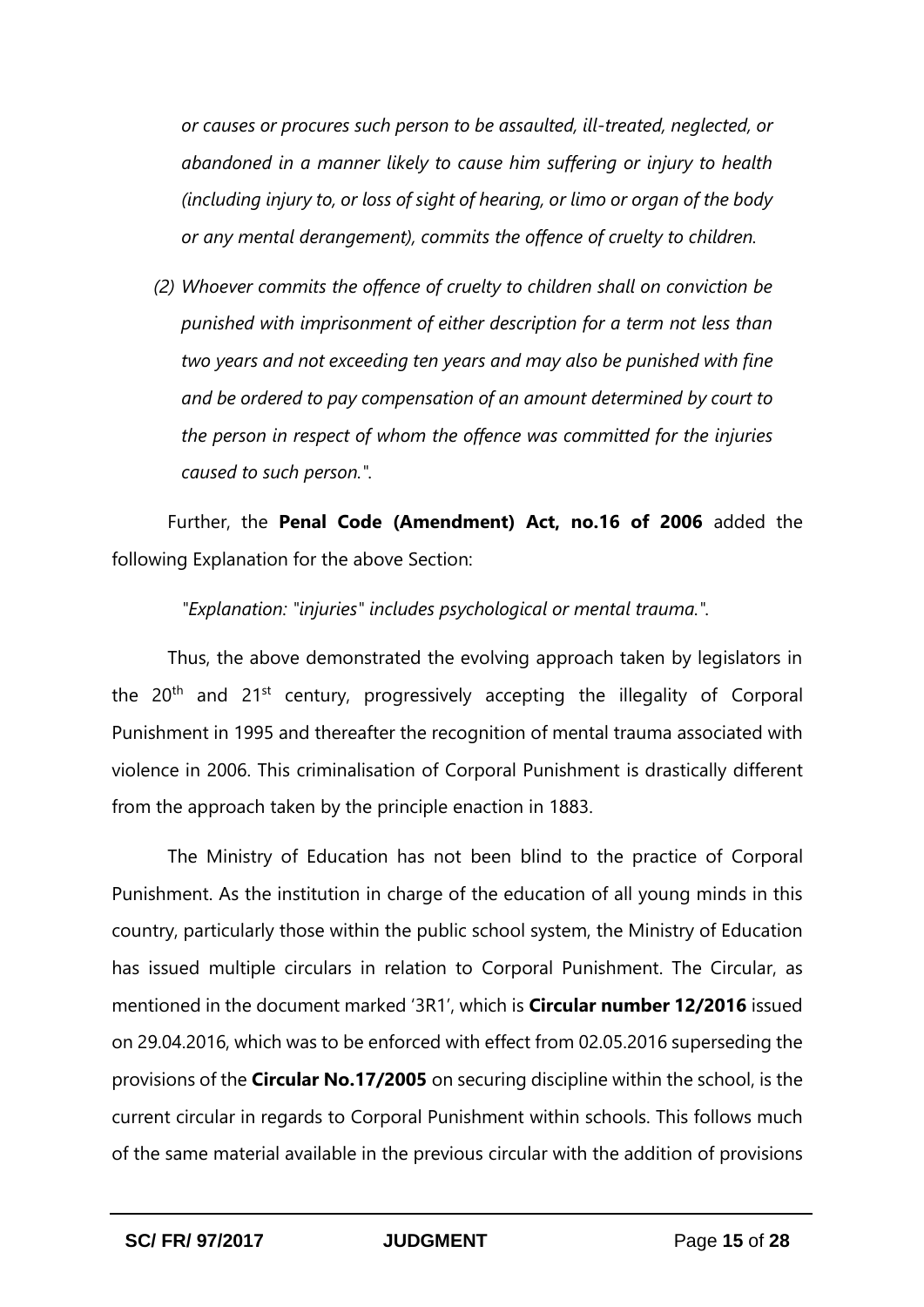on the Disciplinary Board of a school. The circular recognises that the duties and nature of responsibility borne by the teachers comes from the concept of *loco parentis*  which essentially stands to mean "in the place of parents". Thus, teachers tend to recognise that they, in the place of parents, bear the responsibility to keep children safe, teach children and look to the general growth, discipline and safety of children. The circular further states that groups such as Medical Officers, Psychologists, and Humanitarians have explicated Corporal Punishments as chastisement that causes physical pain. They have further stated that it would negatively affect to the learning process of the students and their tendency to show anti-social acts would increase whilst it may improve severe distress among them and that since there is minimum evidence to confirm that student behavior in the classroom have been developed through such chastisements, it is deemed to be a useless process. The Circular in paragraph 2.2.1 lists the negative outcomes of the practice of Corporal Punishment revealed through various studies.

Importantly to the instant case, the circular states that a school must have a Board of Discipline and states the constitution of the board. Section 2.3 of the circular discusses the functions of the Disciplinary board while section 2.4 states the repercussions and possible legal redress against teachers who punish students, even when it is done so with the objective of maintaining discipline. Section 2.3.2 offers alternative methods of discipline in place of Corporal Punishment, in the instant case, all of the demonstrated methods of discipline could have been used by the  $1<sup>st</sup>$ Respondent in place of using physical violence, particular those in subsection ii - iv given the nature of the error by the Child Petitioner, but the 1<sup>st</sup> Respondent did not attempt to resort to such non-violent methods.

Section 2.4 recognises that Corporal Punishment even when used as a method of disciplinary action may lead to legal action. The circular expressly recognises that a cause of action may arise over the infringement of Fundamental Rights in terms of the **Article 11** of **Chapter III** and **Article 126** of **Chapter XVI of the Constitution of**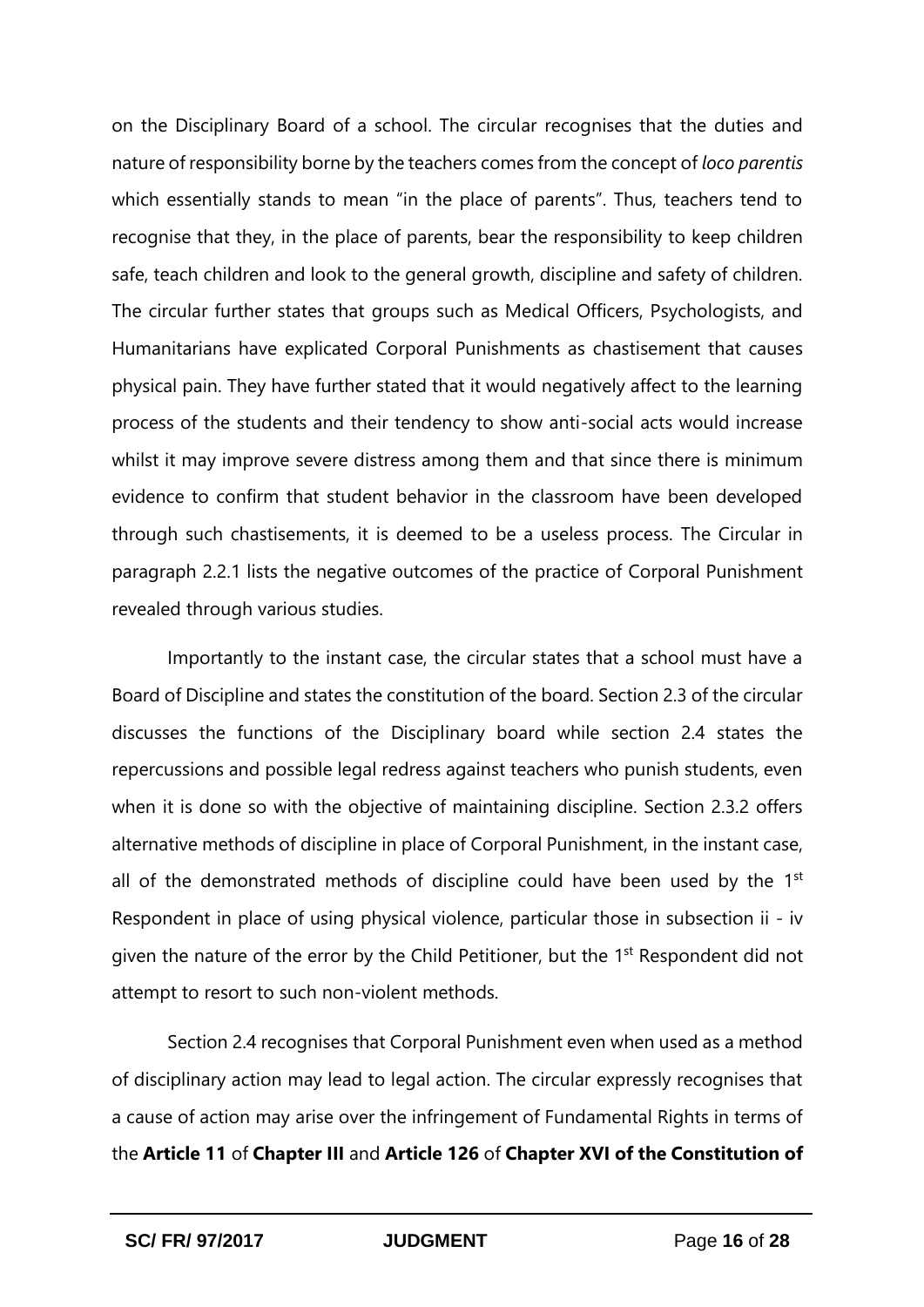**the Democratic Socialist Republic of Sri Lanka**, as has occurred in the instant case. Further it is stated that a course of action may arise over the offence of Cruelty to Children in terms of the **Section 3** of the **Penal Code (Amendment) Act (No. 22 of 1995)** and **Section 308A** of the **Penal Code**, as enumerated above. If it is advised by the Hon. Attorney General that legal action can be taken in that regard, having considered facts submitted at the investigation, a case can be instituted against the relevant offenders. Finally, if it is proved at the disciplinary inquiries conducted by the Authorities of the Ministry of Education over the imposition of Corporal Punishments, disciplinary actions can be taken in terms of the Establishments Code.

The current circular as discussed and circulars regarding the discipline of children preceding this circular have continually emphasized the importance of maintaining discipline within the school without inhuman physical or mental punishments and it emphasises furthermore that teachers are responsible for creating a school environment free of child abuse. Thus, given the clear guidelines of the circular which have not been adhered to and the express provision by the circular to the Petitioners to institute the present action, the 1<sup>st</sup> Respondent is clearly liable for his violations of the above circular as recognised by the Zonal Director of Education in document '3R1' as stated in Paragraph 5.1 at page 5 of the report.

The archaic attitude towards punishment of children of "spare the rod and spoil the child "prevails strongly in Sri Lankan culture, indeed the saying used is,

# *"*කනොගෙො ෙදන ළමයයි*,* හැඳි කනොගො ෙදන කෙොද්දයි වැඩක් නැත.*"*

(The child raised without beating and the curry made without stirring is useless)

This view does not essentially originate from Sri Lankan culture. In Sri Lanka, there is ample evidence in relation to laws introduced by Kings in order to promote a non-violent, benevolent society, raising nurturing children. In reference to the Chulawamsa it says that during the Anuradhapura and Polonnaruwa era we had two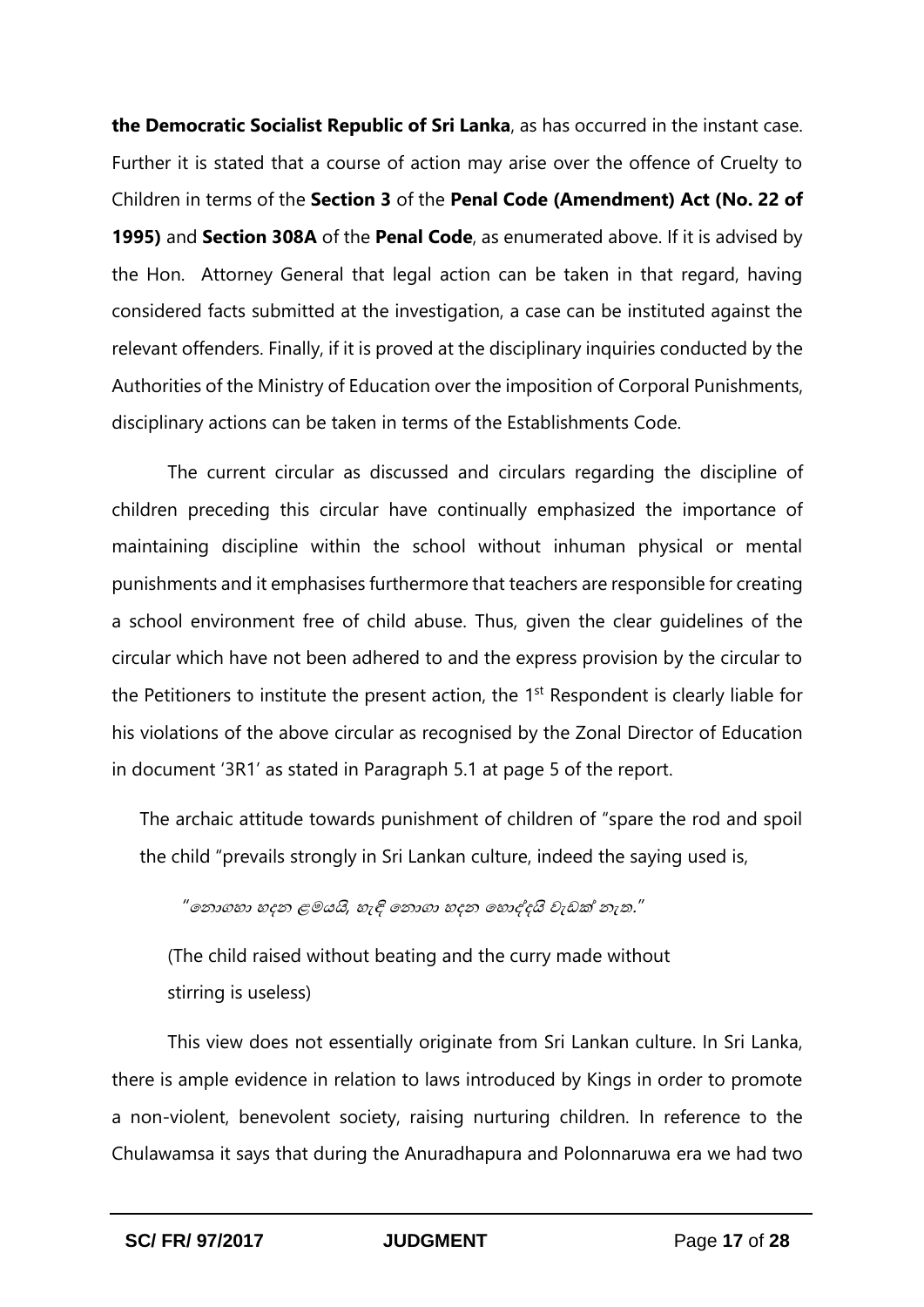kings who introduced legislature explicitly stating that there should be no physical punishment on both adults and children. Therefore, our culture was such that it had a negative view on Corporal Punishment. Corporal Punishment was a prevalent method of punishment used during the colonial era of occupation brought into practice from public school practices from their respective countries, thereby trickling into the attitudes and daily practices of citizens of the country. Indeed, The **General Comment no.8 to the UNCRC** recognises that the defense of "lawful" or "reasonable" chastisement or correction has formed part of the English common law for centuries, as has a "right of correction" in French law. However, at such time, the same defense was available to justify the chastisement of wives, slaves, and servants, which clearly demonstrates that this defense is long outdated. The irony is in that these western nations recognised the detrimental nature of Corporal Punishment and have abolished such practices well before our culture started to recognise the necessity of reforming societal attitudes towards Corporal Punishment. It is indeed an outdated and disproven practice from the western world that we are dearly holding on to.

As educators, teachers hold a primary responsibility in ensuring the safety of children. As discussed above, it has been expressly clarified by the Ministry of Education that Corporal Punishment is against this fundamental responsibility. Additionally, it is the practices ingrained and experienced by children that they carry forward into adulthood. Experiencing physical violence in childhood increases the likelihood of producing adults that engage in violence in daily life and the infliction of violence upon future children as it is the "traditional" and "tried and tested" method of raising children

Corporal Punishment as a method of discipline is ineffective for multiple reasons. It is used by adults for the simple reason that physical violence is more likely to bring instant compliance. This method of correction teaches children to fear violence and normalises violence as opposed to bringing any sense of understanding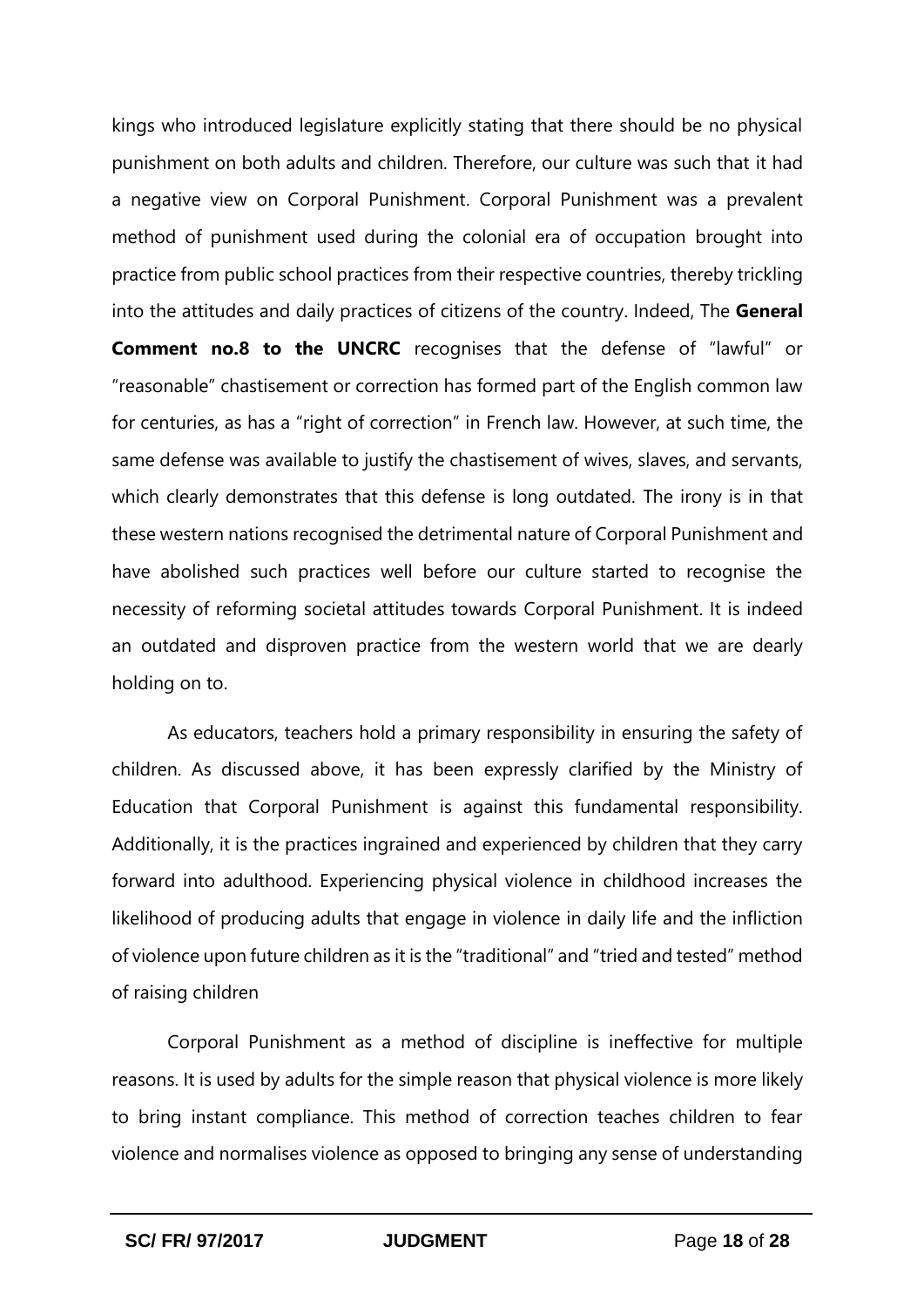of the wrong committed or of the true societal value of discipline. The behavior is avoided in the future not due to understanding of the wrong committed but due to the trauma of violence. Encouraging corporal violence normalises violence, undermines the dignity of a child, and inflicts trauma in children which is reflected in unhealthy and disruptive behavior as adults. Corporal Punishment disregards the integrity, autonomy, and dignity of each child. The **General Comment no.8 to the UNCRC** in paragraph 47 recognises that " The Convention asserts the status of the child as an individual person and holder of human rights. The child is not a possession of parents, nor of the State, nor simply an object of concern." This further points out the aims of education and the method of providing proper guidance for children in a healthy environment. Thus, caretakers are not entitled to inflict violence upon minors in their care, as minors are beings of their own rights and not mere property under the care of the legal guardians.

We must also recognise that adults are protected by law from similar incidents as it would amount to criminal use of force, assault, and other crimes against the person. Children as minors and vulnerable members of the society, when hit, injured, traumatised in the name of discipline or punishment, must not be left defenseless and unheard when faced with such violence. Normalising violence as in the instant case is unacceptable as this leaves voiceless minors vulnerable in the face of mental and physical violence and trauma, and we, as an institution of Justice would be failing in our duty to allow for such normalisation of violence and victimisation of children.

In addition to the above act of the infliction of harm upon the Child Petitioner, a secondary aspect of the offence by the 1<sup>st</sup> Respondent is that of negligence. Section 308A as enumerated above includes negligence that causes suffering to the minor. I must observe the negligence of all the teachers concerned that were aware of this occurrence, who continued to undermine the pain of the Child Petitioner and provided no medical assistance to the Child Petitioner despite his communication to them that he was in excruciating pain. The concept of "locus parenti" as mentioned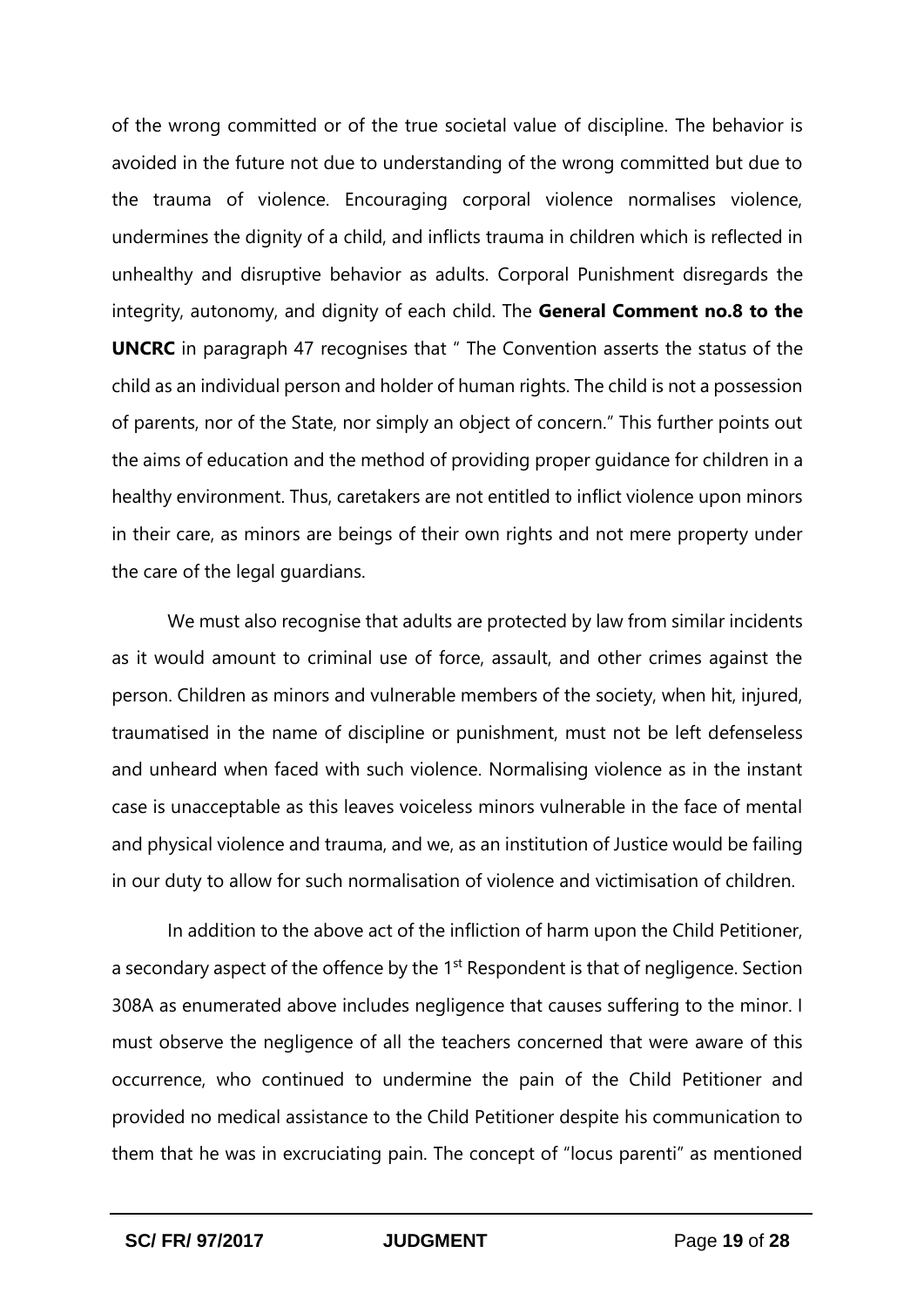above, meaning to be in the place of parents, imposes an obligation upon teachers to address a child's injuries and to provide assistance and care. It means the best interest of the child, as opposed to the convenience and best interest of the teachers. In this regard, the 1<sup>st</sup> Respondent and even the other teachers aware of this incident have failed their duty. The only offer made to the Child Petitioner was that of tea. His claims of being in unbearable pain was met with indifference and being told that "it will pass" and to not exaggerate and tell his parents of his pain. As the Child Petitioner saw that no assistance was forthcoming, he himself purchased painkillers from the school canteen. This entire incident, inclusive of the assault and the subsequent negligence is such that students and parents alike are likely to lose their faith and trust in the public education system, the school, those in charge as the Principal and all teachers who undertake the care of children.

## **Violation of Fundamental Rights (Corporal Punishment and torture)**

The Petitioners apply to this court under Article 11 of the Constitution for an alleged violation of the Child Petitioner's fundamental rights, the provision which reads as follows:

> *"No person shall be subjected to torture or to cruel inhuman or degrading treatment or punishment".*

Further, in reference to minors, the **Child Rights Convention** in **Article 37** states as follows:

*"States Parties shall ensure that:* 

*(a) No child shall be subjected to torture or other cruel, inhuman, or degrading treatment or punishment. "*

In addition to the above, all notable international declarations of human rights prohibit torture as well as cruel, inhuman, or degrading treatment or punishment.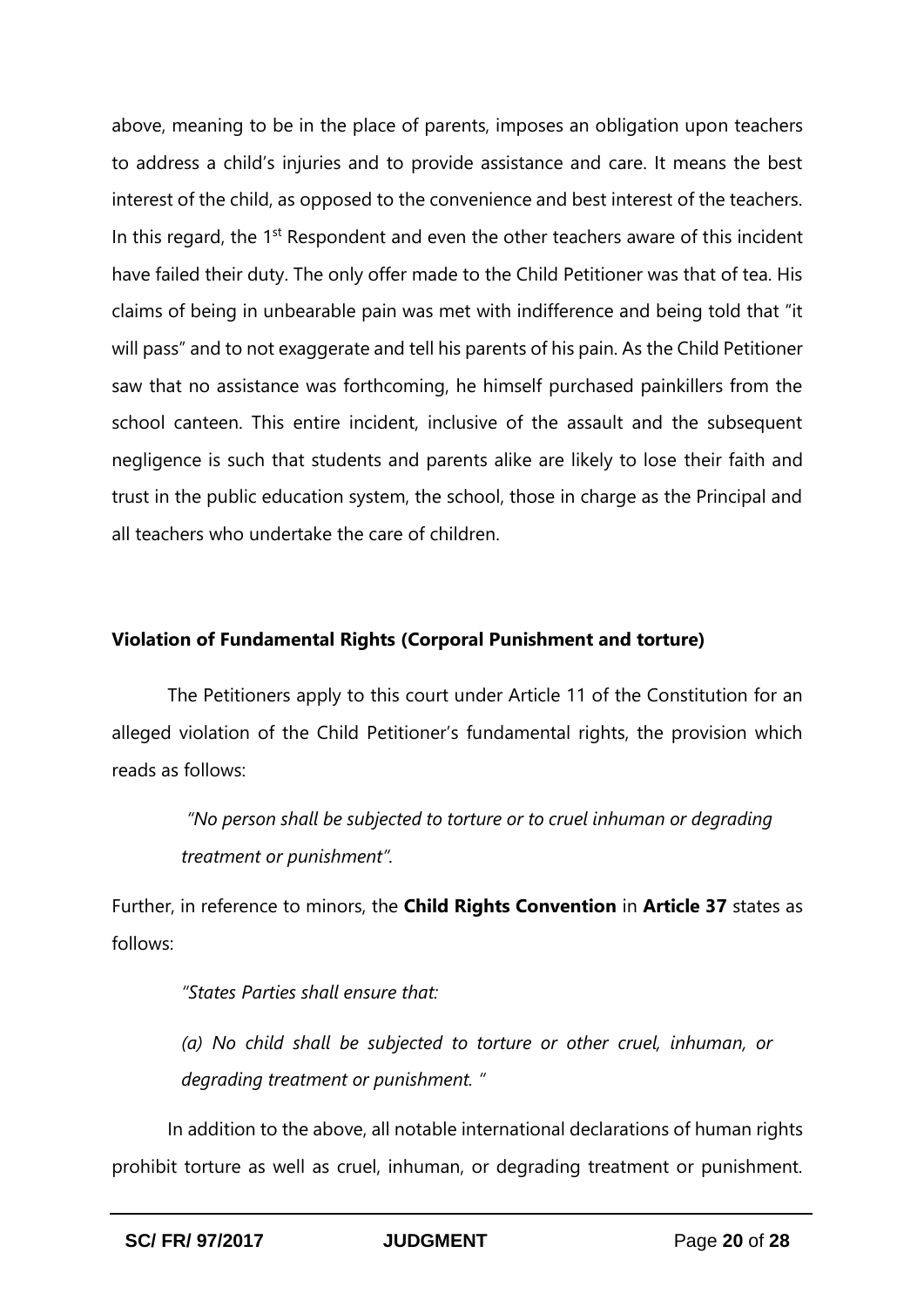**Article 5 of the Universal Declaration of Human Rights, Article 7 of the International Covenant on Civil and Political Rights** and **Article 1 of the Convention against Torture and Other Cruel, Inhuman or Degrading Treatment or Punishment** contain similar terms.

It is indeed established as above, that the injury to the Child Petitioner occurred due to a punishment in the form of Corporal Punishment. In relation to Corporal Punishment and the association with the freedom from torture, cruel inhuman or degrading punishment, the Committee on the Rights of the Child notes in its concluding observations on States Parties' reports and in other comments that any Corporal Punishment of children, however light, is incompatible with the Convention on the Rights of the Child, citing, in particular, article 19, which requires protection of children "from all forms of physical or mental violence", and in relation to school discipline, Article 28(2), in addition to Article 37.

Thus, while Corporal Punishment does not amount to torture in itself in the instant case, the practice of infliction of physical or mental punishment which disregards the inherent dignity of a child amounts to inhuman or degrading punishment. However, I must clarify that the gravity of the crime would reflect on the sentence as well, and as such, extreme use of force or continual use of force in Corporal Punishment could even amount to torture if a situation warrants for it.

It is indeed established in Sri Lanka that Corporal Punishment may amount to violations of Article 11 of the Constitution. In the case of **Bandara V Wickremasinghe (1995) 2 SLR 167**, despite the case being prior to the amendments to the penal code criminalizing Corporal Punishment or recognising mental trauma in 2006, the Supreme Court supported the view that excessive use of force by teachers and administrative officials in maintaining discipline could amount to cruel and degrading treatment. In that case Kulatunga, J was of the view that:

*"I agree that discipline of students is a matter within the purview of schoolteachers. It would follow that whenever they purport to maintain*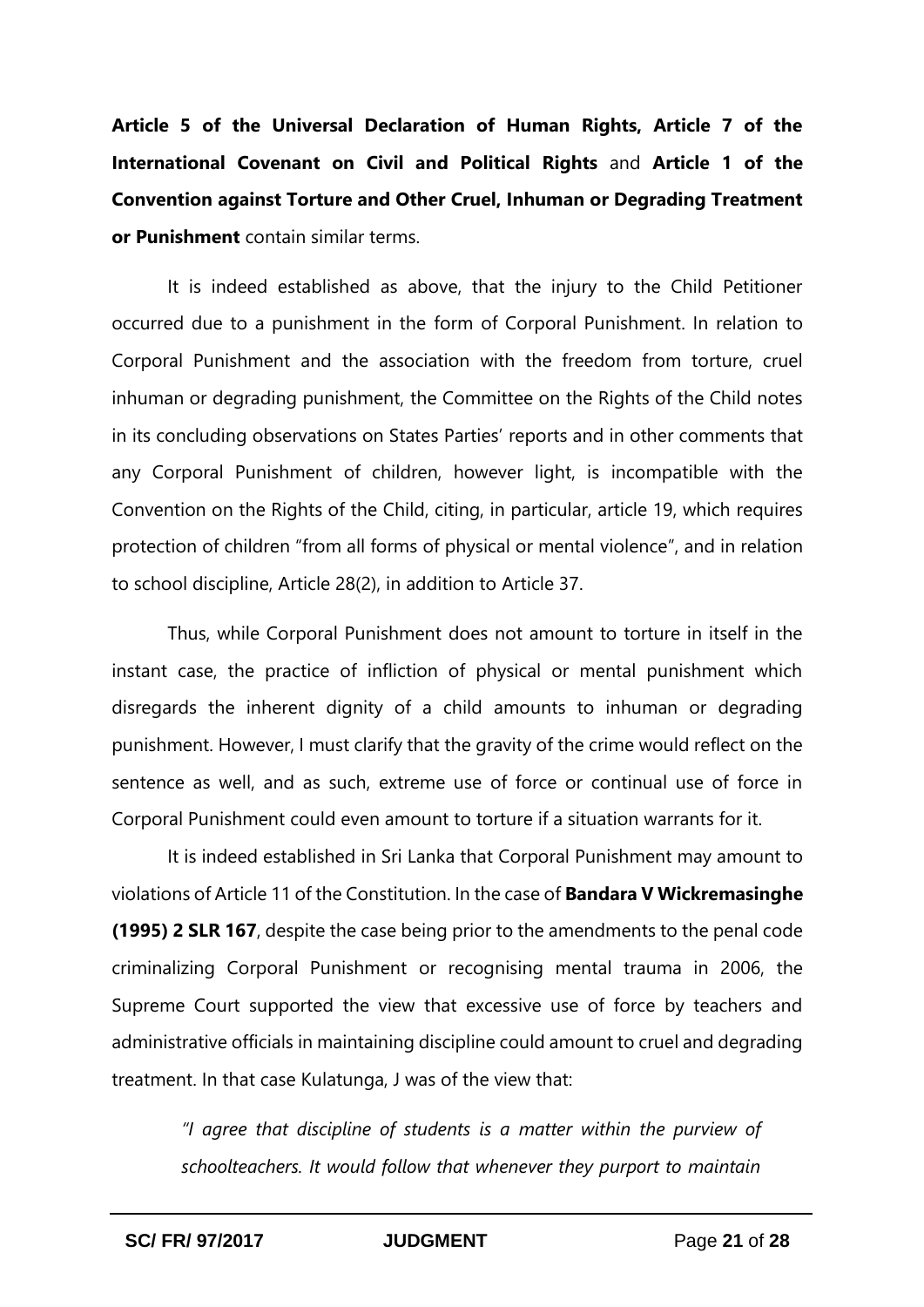*discipline, they act under the colour of office. If in doing so, they exceed their power, they may become liable for infringement of fundamental rights by executive or administrative action."*

He was further of the view that:

*"This Court must by granting appropriate relief reassure the petitioner that the humiliation inflicted on him has been removed, and his dignity is restored. That would in some way guarantee his future mental health, which is vital to his advancement in life."*

I am inclined to support the view as stated above. Given the advancements of society as enumerated above, this view must be fundamentally held and developed upon. In the instant case, the court as the upper guardian of the child, must ensure that the Child Petitioner is provided with a sense of justice being restored in view of the violation of his person and the lack of respect to his dignity exhibited by the 1<sup>st</sup> Respondent. While I recognise Parents, Teachers and Guardians as being responsible for the growth and upbringing of children, they are entrusted with the duty of guiding children and instilling discipline in them. However, children are not to be considered property of the adults entrusted with their care. Children are entitled to their own sense of self and dignity being separate beings. It is unacceptable to consider that a child assaulted may not be entitled to remedy while an adult in the same circumstances would be entitled to such relief, for the reason of being a minor. In any case, minors as vulnerable and impressionable members of society must be entitled to a higher degree of protection.

In the case of **Wijesinghe Chulangani vs Waruni Bogahawatte SC FR App No. 677/2012 (Supreme Court minutes dated 12th June 2019),** violation of Article 11 was discussed by Aluwihare PC. J in relation to police custody of a minor. However, the case of **Bandara V Wickremasinghe** (*ibid*), in order to state the following: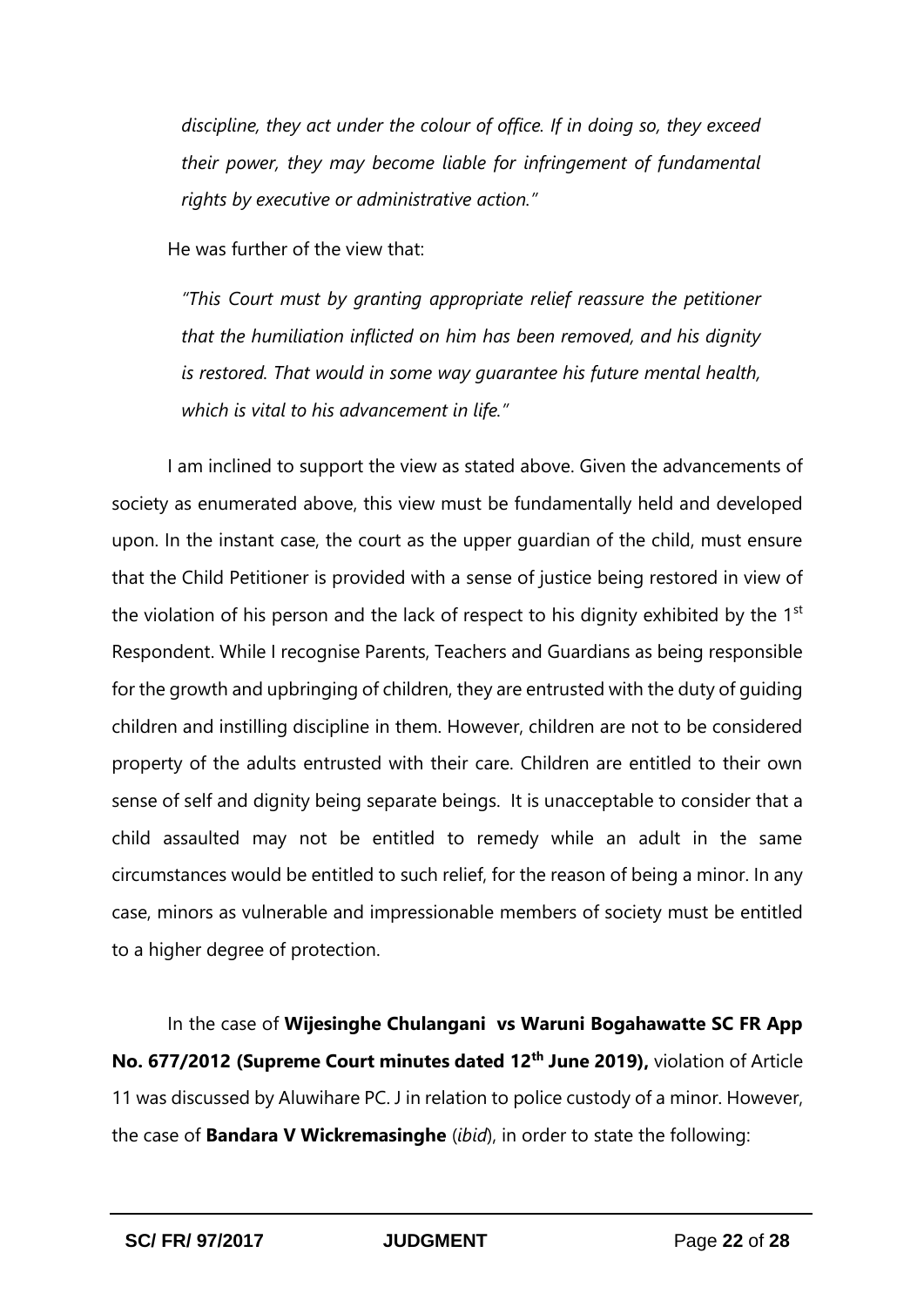*"Nevertheless, this Court recognises that what amounts to a 'high degree of maltreatment' in relation to an adult does not always resonate with the mental constitution of a minor. Therefore, when a minor complains of degrading treatment, the Court as the upper guardian must not be quick to dismiss the claims for failing to meet the same high threshold of maltreatment. Instead, it must carefully consider the impact the alleged treatment may have had on the mentality and the growth of the child."*

Thus, with regard to the above, I am of the view that in the instant case it is imperative to the child that he is assured that his dignity is recognised by law and is thus reflected by this decision, for his healthy advancement of life and appreciation of this fundamental dignity of himself and of others.

This stance is one that is not only applicable to Sri Lanka. In the case of **Parents Forum for Meaningful Education vs Union of India and Another 89 (2001) DLT 705**, The UNCRC, the Right to be free from torture, The Right to life have been discussed extensively, among others by the Delhi High Court. In arriving at the decision that Corporal Punishment must be outlawed, the learned judge has made important observations including that fundamental rights of the child will have no meaning if they are not protected by the State and that the State and the schools are bound to recognise the right of the children not to be exposed to violence of any kind connected with education. It was stated that to allow even minimum violence to children can degenerate into aggravated form as a teacher using the rod cannot every time be mindful of the force with which he may be hitting the child. Further, that children are entitled to all the constitutional rights and that a child cannot be deprived of the same just because he is small. Being small does not make him a less human being than a grown up.

A Child is a precious national resource to be nurtured and attended with tenderness and care and not with cruelty. Subjecting the child to Corporal Punishment for reforming him cannot be part of education given that as noted above,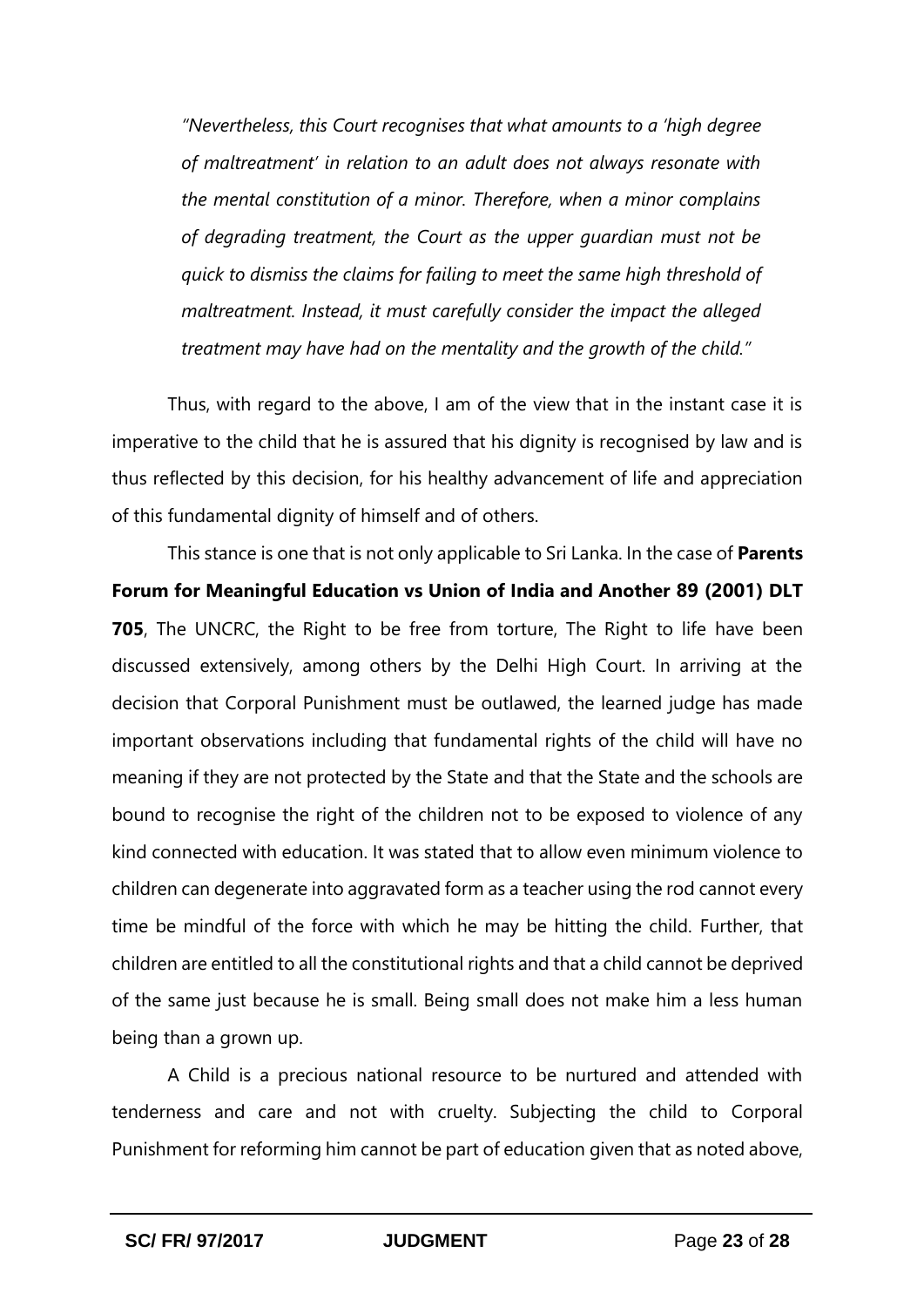it causes incalculable harm to him, in his body and mind. The learned judge accurately describes this phenomenon as follows:

*"The child has to be prepared for responsible life in a free society in the spirit of understanding, peace, and tolerance. Use of Corporal Punishment is antithetic to these values. We cannot subject the child to torture and still expect him to act with understanding, peace and tolerance towards others and be a protagonist of peace and love. It was probably for this reason Mahatma Gandhi said that "if we are to reach real peace in this world, and if we are to carry on a real war against war, we shall have to begin with children, And if they will grow up in their natural innocence, we won't have to struggle, we won't have to pass fruitless idle resolutions, but we shall go from love to love and peace to peace, until at last all the corners of the world are covered with that peace and love for which, consciously or unconsciously, the whole world is hungering." "*

I must also importantly note that the Petitioners further prefer this application under Article 17 of the Constitution which states that:

*"Every person shall be entitled to apply to the Supreme Court, as provided by Article 126, in respect of the infringement or imminent infringement, by executive or administrative action, of a fundamental right to which such person is entitled under the provisions of this Chapter"*

It is established through the case of **Bandara V Wickremasinghe** *(supra)*, that teachers in the act of maintaining discipline, act in the colour of their office and not in their personal capacity and that if they so exceed their powers while in this pursuit, they may become liable for infringement of fundamental rights by executive or administrative action (as quoted and discussed above). For this reason, I am of the view that in the instant application, the  $1<sup>st</sup>$  Respondent was acting in his official capacity and that for this reason, the incident was a violation of the fundamental right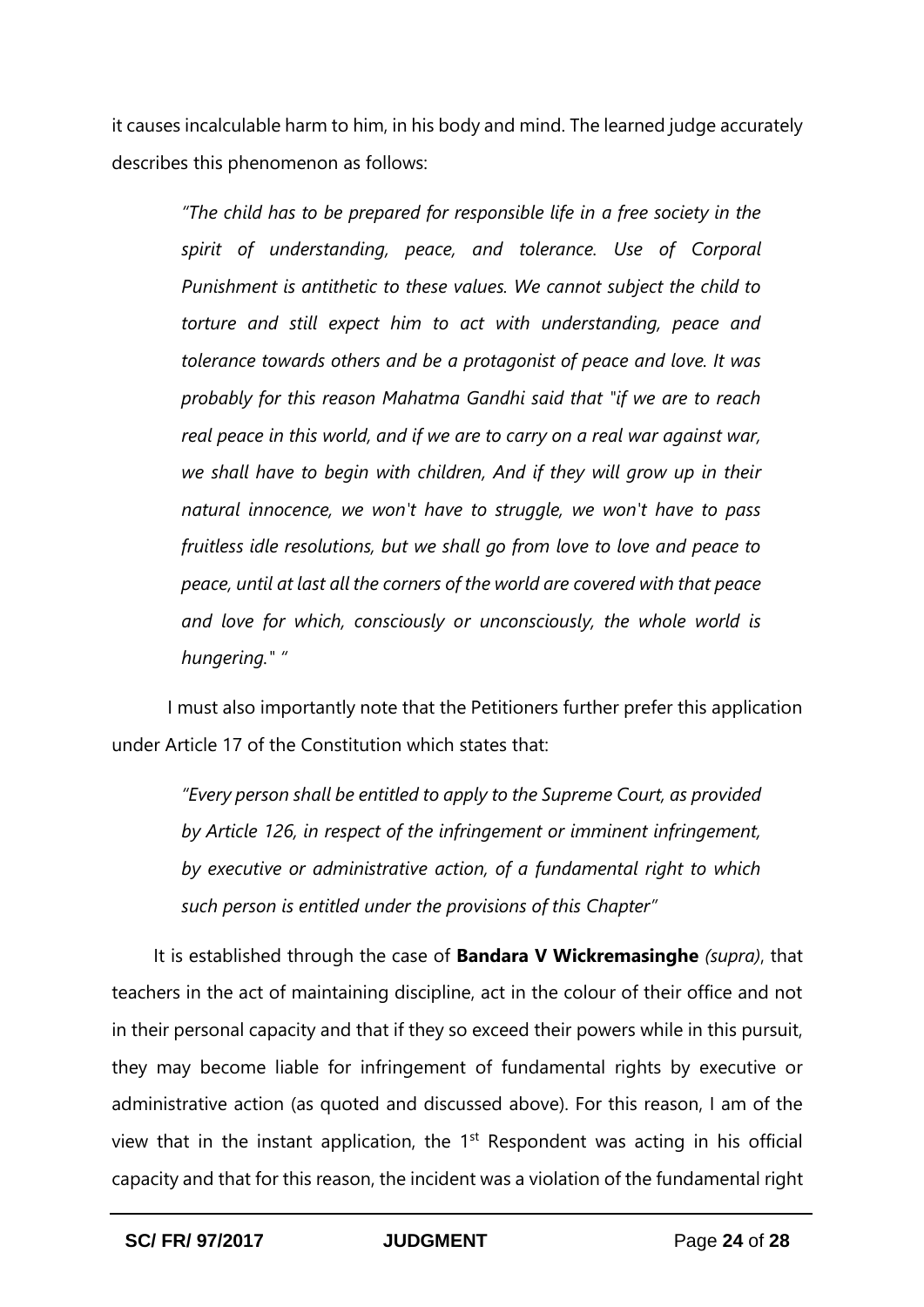of the Child Petitioner as guaranteed by Article 11 of the Constitution, by an executive or administrative action.

Additionally, in the instant case, I must also note that the  $1<sup>st</sup>$  Respondent states in his affidavit that the  $1<sup>st</sup>$  Respondent did not know any details of the Child Petitioner, and bore no personal grudge against the Child Petitioner prior to this incident and thus that there was never any malicious intent on his part. However, there is no requirement of malice or intent required for the violation of Article 11 or Article 17 of the Constitution. Further, it is established through the circulars by the Education Ministry, in circular 12/2016 paragraph 2.4, that even with the best interest of the child and the discipline of the school in mind, a teacher may be in violation of all relevant provisions in reference to Corporal Punishment. Thus, the intention of the perpetrator is irrelevant to the illegality of Corporal Punishment, be it a teacher, parent, guardian or any other adult under who's care or contact that the minor may be in, for the sole reason that it is the duty of the State to protect children from all forms of physical violence.

Finally, I must also recognise that the elimination of the practice of Corporal Punishment may not be achieved through isolated incidents, but a profound understanding by those entrusted with the care of children that violence is not a justifiable means to the end of discipline. Cruelty, violence, physical harm, particularly in the view of setting an example is condemned by all major faiths of our country, which forms the bedrock of our culture. The Dhammapada, profoundly states as follows:

> *"Attānañce tathā kayirā, yathaññam-anusāsati, sudanto vata dametha, attā hi kira duddamo."*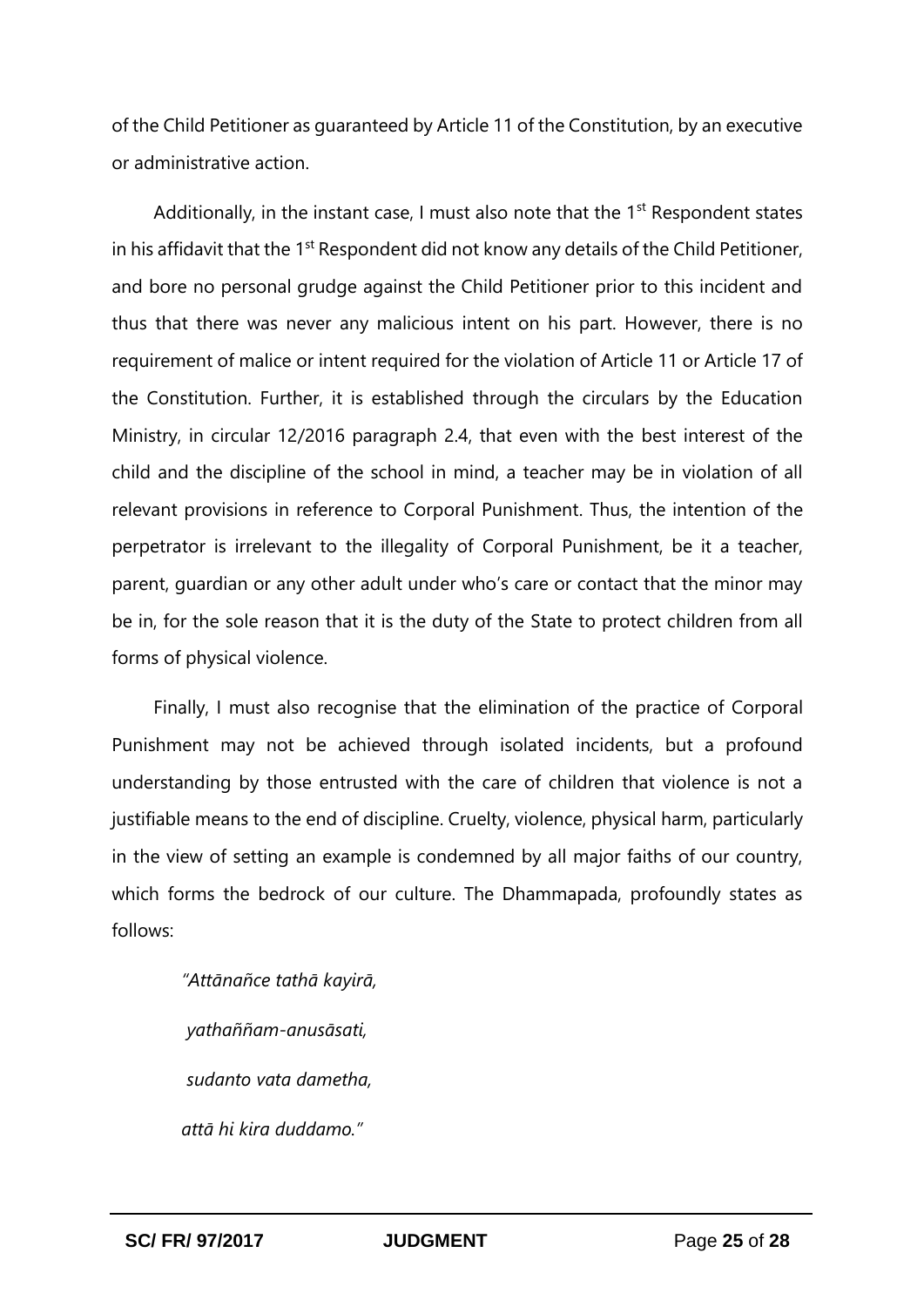(As one instructs others, so should one act; if one would tame others, one should first be well tamed. Truly, it is very hard to tame oneself).

It is thus clear, that those guiding and instructing impressionable children, do not set a suitable example in impulsively engaging in violent acts that harm children in the name of disciplining them, as children are only likely to carry forward this behavior. If teachers aim to instill self-discipline and non-violence in children, they must set the example by instilling the same values in themselves. While this is difficult practice, if one is to expect this of children, they are to reflect it and expect it of themselves.

It is imperative that we do not, as a State, condone behavior as in the instant case as it is detrimental to the growth of a child and is to be construed as cruel or degrading treatment. For this reason, I find that the actions by the Zonal Director of Education as stated in the document marked '3R1', which was to remove the 1st Respondent from the Disciplinary Board of the school in addition to advising him to never repeat such conduct in the future, as insufficient, taking into consideration the violation in question, as well as the permanent damage caused to the Child Petitioner by the 1<sup>st</sup> Respondent in the instant case.

#### **Decision**

Considering the Petition, Affidavit and Written Submission of the Petitioners and the Respondent as well as the submissions made by the Counsel, I find that the Fundamental Rights of the Child Petitioner enshrined in Article 11 of the Constitution have been violated by the 1<sup>st</sup> Respondent and the State. After careful examination of all facts and relevant matters, especially a permanent lifelong damage to the Child Petitioner's hearing ability, I order compensation of One Hundred and Fifty Thousand Rupees from the 1st Respondent to the Child Petitioner and a further sum of Five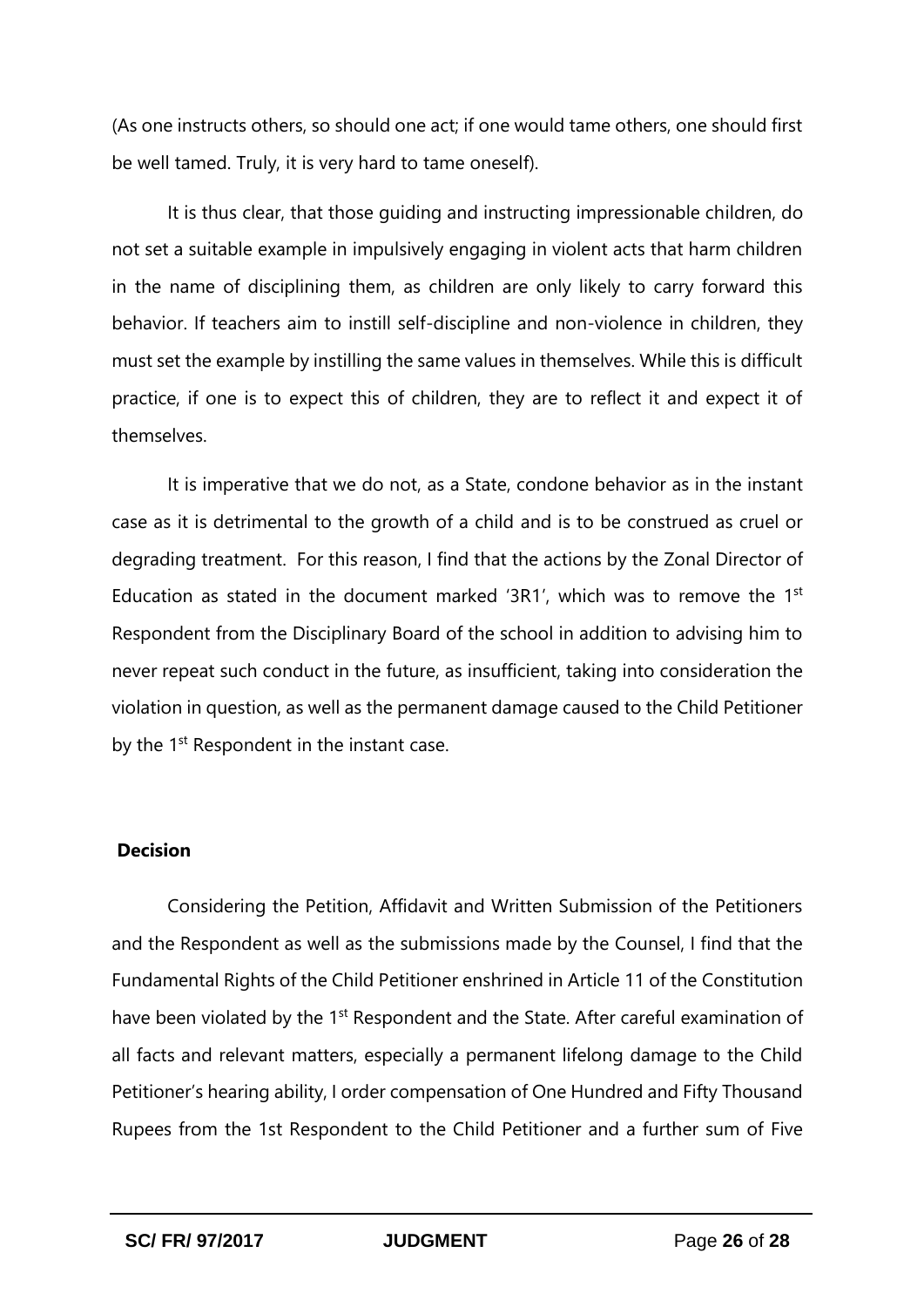Hundred Thousand Rupees by the State to be paid to the Child Petitioner. The aforementioned sum is to be paid within 6 months from the date of this judgement.

# *Application allowed.*

**JUDGE OF THE SUPREME COURT**

#### **SISIRA J. DE ABREW, J.**

I agree**.**

## **JUDGE OF THE SUPREME COURT**

## **MURDU N. B. FERNANDO, PC, J.**

I agree.

# **JUDGE OF THE SUPREME COURT**